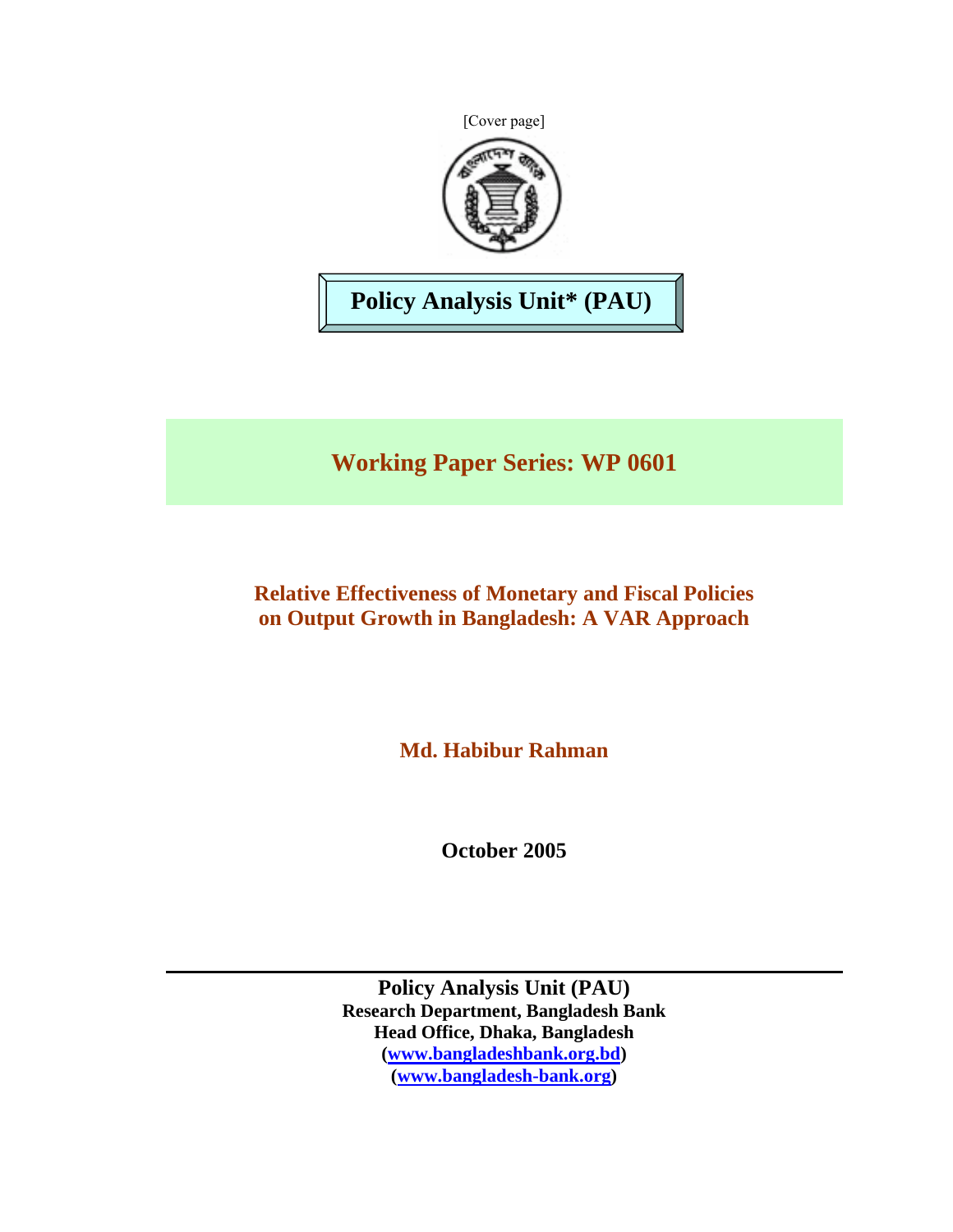

# **Policy Analysis Unit\* (PAU)**

# **Working Paper Series: WP 0601**

# **Relative Effectiveness of Monetary and Fiscal Policies on Output Growth in Bangladesh: A VAR Approach**

**Md. Habibur Rahman Senior Research Economist Policy Analysis Unit Research Department Bangladesh Bank**

# **October 2005**

#### **Copyright © 2005 by Bangladesh Bank**

**\*** *The Bangladesh Bank (BB), in cooperation with the World Bank Institute (WBI), has formed the Policy Analysis Unit (PAU) within its Research Department in July 2005. The aim behind this initiative is to upgrade the capacity for research and policy analysis at BB. As part of its mandate, PAU will prepare and publish several Working Papers on topical issues every quarter. The precise topics of these papers are chosen by the Resident Economic Adviser in consultation with the senior management of Bangladesh Bank. These papers are primarily intended as background documents for the policy guidance of the senior management of BB. Neither the board of directors nor the management of Bangladesh Bank, nor of WBI, nor any agency of the Government of Bangladesh however necessarily endorses any or all of the views expressed in these Papers. The latter reflect views based on professional analysis carried out by the staff of the Policy Analysis Unit, and hence the usual caveat as to the veracity of research reports applies.*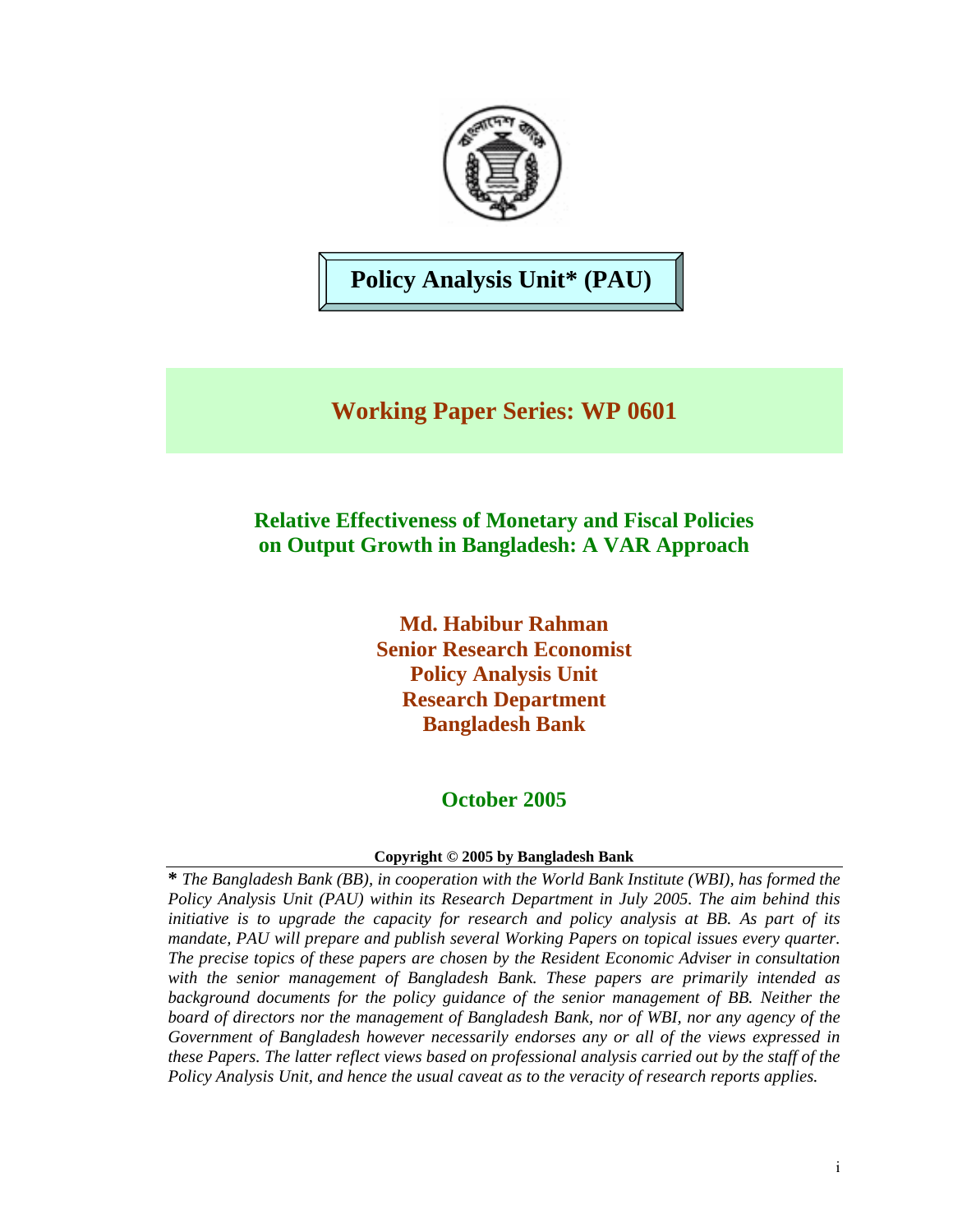#### **Relative Effectiveness of Monetary and Fiscal Policies on Output Growth in Bangladesh: A VAR Approach**

## **Md. Habibur Rahman[1](#page-2-0)** October 2005

#### **Abstract**

This paper investigates the relative importance of monetary and fiscal policies in altering real output of Bangladesh. An unrestricted vector autoregressions (VARs) framework, based on the St. Louis equation, is used to compute variance decompositions (VDCs) and impulse response functions (IRFs) through 1000 Monte Carlo simulations. A '*Monetary— Fiscal Game*' under oligopolistic framework is also used to justify the co-ordination and co-operation between the monetary and fiscal authorities. The results derived from the VDCs and IRFs imply that monetary policy alone has a significantly positive impact on real output growth in Bangladesh. However, the impact of fiscal policy on real output growth remains broadly insignificant. The outcome of this study, thus, supports the views of the proponents of the St. Louis Model that monetary policy is relatively more effective than fiscal policy in stimulating real economic activity. The results also confirm the presence of interactions between monetary and fiscal policies. The outcome of the *'Monetary—Fiscal Game'* substantiates the necessity for cooperation between the monetary and fiscal authorities.

Keywords: Monetary policy, Fiscal policy, and Vector autoregressions (VARs).

JEL Classification: E61, E63, O23.

<span id="page-2-0"></span><sup>|&</sup>lt;br>|<br>| <sup>1</sup> The author is a Senior Research Economist at Policy Analysis Unit (PAU) of the Research Department of Bangladesh Bank and would like to thank World Bank Institute (WBI) Resident Economic Adviser at the Bangladesh Bank Prof. Syed M. Ahsan, Prof. Mark Wheeler of Western Michigan University of the USA, Dr. Akhtar Hossain of the University of Newcastle, Australia and Dr. Habibullah Khan of Singapore National University of Singapore for their helpful suggestions and comments. The views expressed in this paper, however, are of the author's own and do not necessarily reflect the views of the Bangladesh Bank.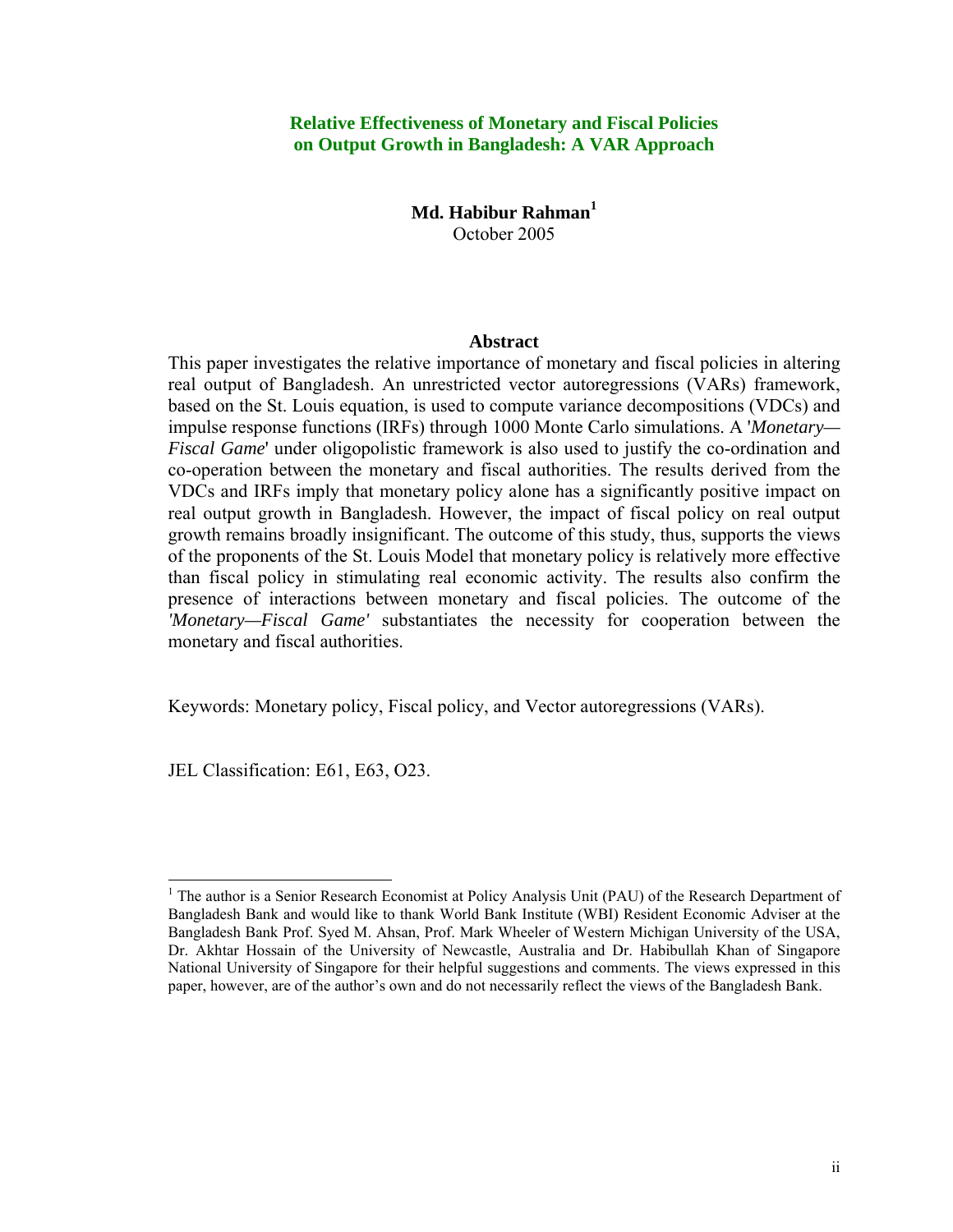#### **Relative Effectiveness of Monetary and Fiscal Policies on Output Growth in Bangladesh: A VAR Approach**

#### **-Md. Habibur Rahman**

## **1. Introduction**

Sustainable output growth with relatively stable inflation & exchange rates is one of the important components of any macroeconomic stabilization policy. In order to accomplish this policy objective, there are two main alternative policy options — monetary and fiscal policy actions. The intention of this paper is to examine the relative effectiveness of these two policy actions in altering output using time series econometric technique based on St. Louis equation developed by the Federal Reserve Bank of St. Louis of the USA<sup>[2](#page-3-0)</sup>.

Economists are divided mainly into two groups regarding the effectiveness of macroeconomic stabilization policy. The group that believes in monetary actions argues that monetary policy is more powerful than fiscal policy in achieving various economic goals. In many cases, they (e.g., Milton Friedman and Meiselman, 1963; Anderson and Jordan, 1968; Carlson, 1978) use the St. Louis equation to provide empirical evidence in favor of their stand. The other group led by Keynes (1964), however, inclines to believe in fiscal actions.

Some economists, such as Stein (1980) and Ahmed et al. (1984), criticize the validity of using the St. Louis equation in various grounds. Stein (1980) and Ahmed et al. (1984) list some of the commonly used criticisms against the St. Louis equation. Among them the following are important: (i) the St. Louis equation is a reduced form equation. The policy variables (such as, money and government expenditure) included in this equation are not statistically exogenous; (ii) the St. Louis equation suffers from specification error because it omits some other relevant regressors (e.g., interest rates); (iii) the St. Louis equation is based on constrained Almon lag procedure. They argue that because of the above limitations, the results obtained by the St. Louis equation could be biased and inconsistent; and finally (iv) the use of the model in the developing economies with low degree of monetization remains somewhat less relevant. Nonetheless, the current paper makes an attempt to use the idea of St. Louis equation in Bangladesh to extract some indication of relative policy effectiveness from the monetary as well as fiscal point of view.

The current study uses Sims's (1980) vector autoregressions (VARs) approach to address the above criticisms associated with the St. Louis equation. The VAR model addresses the problem of endogeneity because it assumes all the variables in the system are endogenous. Inclusion of interest rate addresses, to some extent, the problem of omitted variables. Besides, the VAR model takes care of constrained Almon lag problem in that it allows selecting lag length optimally such that estimated residuals are white noise.

<span id="page-3-0"></span><sup>&</sup>lt;sup>2</sup> St. Louis equation first appeared in Anderson, L. and J. Jordan (1968), "*Monetary and Fiscal Actions: A Test of Their Relative Importance in Economic Stabilization*," Federal Reserve Bank of St. Louis Review, pp. 11-24.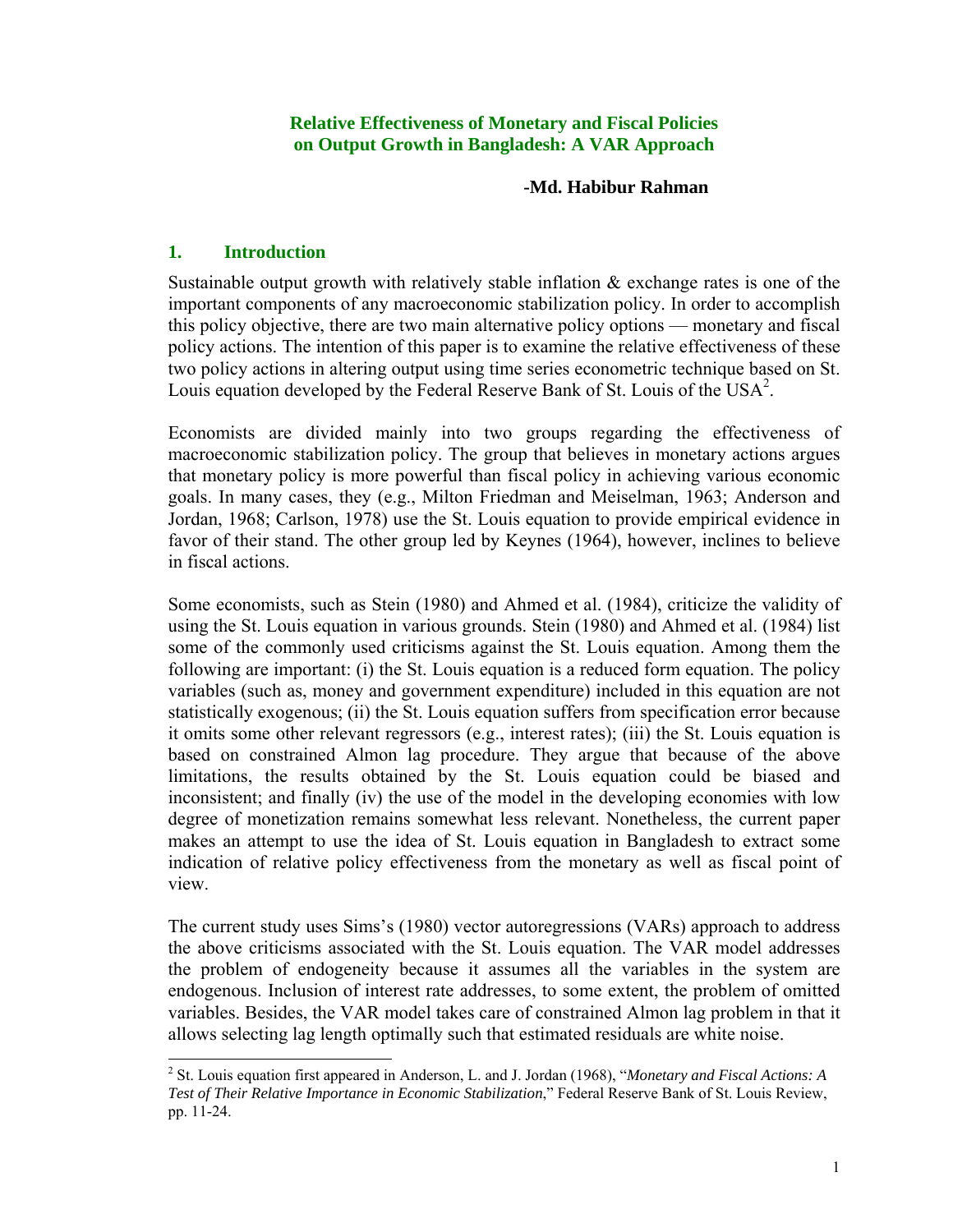The objective of this study is to investigate the relative impact of monetary and fiscal policy actions on output growth in Bangladesh from the St. Louis equation stand point. The hypothesis of this paper, therefore, is that monetary policy is relatively more effective than fiscal policy in altering real output in Bangladesh. Variance decompositions (VDCs) and impulse response functions (IRFs) derived from the unrestricted VARs are used to evaluate the hypothesis. The rest of the paper is organized as follows: Section 2 discusses the stances of monetary as well as fiscal policies including a historical overview of monetary and fiscal policy stances in Bangladesh. This section also contains a game theoretic approach to analyze the relevance of co-ordination and cooperation between the two policy options. Section 3 contains literature review and Section 4 discusses the methodology of the study. Section 5 contains the description of data, preliminary data analysis and the analysis of the empirical results. And finally Section 6 contains summary and conclusion of the paper.

#### **2. Policy Stances: Monetary vs. Fiscal**

As an integral part of the national macroeconomic stabilization policy, monetary and fiscal policies are designed to fine-tune the fluctuations of the economy—in particular, fluctuations in the economic growth, inflation and unemployment rates. In line with the national goals of Medium Term Macroeconomic Framework (MTMF), the monetary policy is conducted with a view to achieving multiple objectives, such as maintaining price stability with a low inflation rate and fostering higher economic growth. Monetary policy is seen as a fundamental government policy with respect to the quantity of money, interest and exchange rates which is believed to have a predominant role on aggregate demand, inflation and output. This owes much to the "rise" of the doctrine of monetarism and to the "defeat" of the popular interpretation of Keynesian fiscal policy.

The fiscal policy, on the other hand, deals with the revenue and expenditure of the government. The government is responsible for providing all the major public goods and services through its administrative, development and welfare oriented programs which is not feasible for the private sector to supply. An excess expenditure over revenue creates fiscal deficit while excess revenue over expenditure creates fiscal surplus. The equality between expenditure and revenue produces a balanced budget situation. The income expenditure management of the government is very crucial in that it has far reaching impact on various macroeconomic activities.

To achieve a certain policy objective, such as stable and low inflation or higher output growth, do we need to depend heavily on monetary policy or on fiscal policy or on a coordinated combination of both, is a compelling question to ask. Answer to this question definitely requires an in-depth investigation on relative effectiveness of monetary and fiscal policies. Accordingly, this paper makes an attempt to investigate the issue of relative effectiveness of monetary and fiscal policies on output growth in Bangladesh.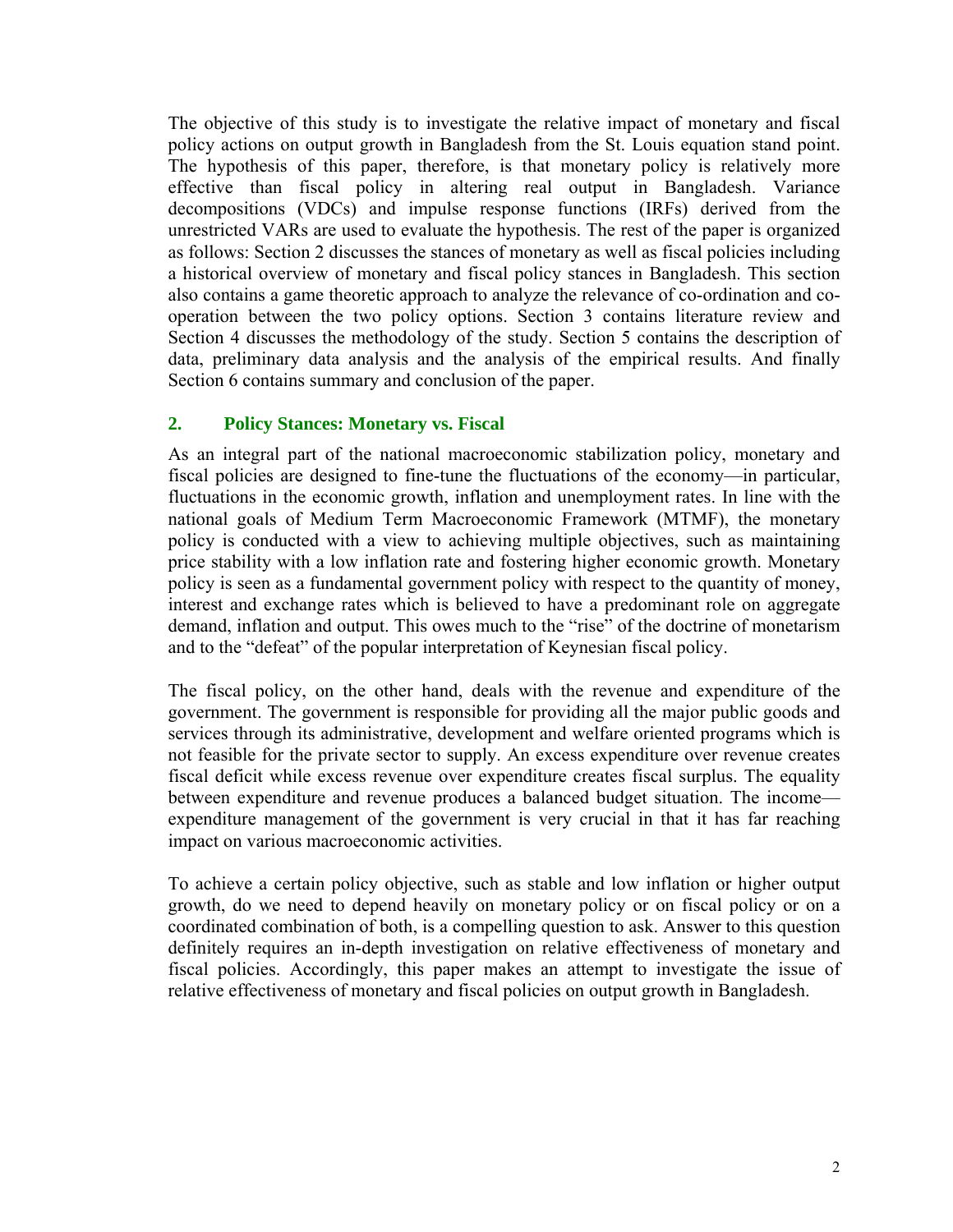#### **2.1 A Historical Overview of Monetary and Fiscal Policy Stances in Bangladesh**

#### **(a) Monetary Policy Stance in Bangladesh**

The Bangladesh Bank is responsible for formulation and implementation of monetary policy. According to the Bangladesh Bank Order of 1972, the main functions of monetary policy in Bangladesh are: (1) to maintain reasonable price stability, (2) to ensure a stable balance of payment position and maintained an external competitiveness of the Bangladesh Taka, and (3) obtain sustained economic growth through increased production and employment. Although in a broad sense these objectives are complimentary, lack of coordination between monetary and fiscal authorities may create a conflicting situation. The necessity for smooth coordination between monetary and fiscal authorities is, therefore, very crucial in achieving optimal benefit from various policy actions. Accordingly, the Bangladesh Bank Order, 1972 (Amendment 2003, Section 9A) provides legal ground to establish a Co-ordination Council for the coordination of fiscal, monetary and exchange rate policies. The main responsibilities of the Co-ordination Council among others are: (i) to co-ordinate the macroeconomic framework including fiscal, monetary and exchange rate strategies and policies; and (ii) to ensure consistency among macroeconomic targets of growth, inflation and fiscal, monetary and external accounts.

Monetary policy in Bangladesh aims at achieving a multitude of objectives, such as economic growth, price and exchange rate stability, equilibria in the balance of payments, and the development of money and capital markets. With ongoing economic reforms in Bangladesh since the early-1990s, monetary policy has gained some independence in achieving and maintaining price stability. The Bangladesh Bank conducts its monetary policy by targeting the growth rate of the broad money (M2) based on projected inflation and output growth for given rate of changes in the income velocity of money. The monetary authority of Bangladesh Bank closely monitors the overall liquidity situation including domestic credit expansion to the public as well as private sectors while conducting monetary policy. The Bangladesh Bank uses various indirect policy instruments, such as T-bill auctions, repo and reverse repo operations under its open market operation activities along with moral suasion to contain the growth rate of the money supply within a predetermined target level.

It is noteworthy to mention that Bangladesh is presently under the IMF program of PRGF where maintaining a low-level inflation is required for macroeconomic stability. Recently the monetary authority of Bangladesh has pursued a series of legal, policy and institutional reforms to improve the process of financial intermediation and ensure efficient allocation of financial resources and in the ultimate analysis improve the competitiveness of the private sector and thereby promote investment and growth in the real sector. The thrust of the reform program is to improve the environment for, and the ability of bank owners, bank management, bank regulators and the markets to provide for better governance and regulation. The reform program focuses on: (i) greater autonomy to the Bangladesh Bank; (ii) strengthening of the Bangladesh Bank's capabilities and technical skills to perform its enhanced responsibilities; (iii) strengthening prudential regulations and supervision; (iv) restructuring the management and internal processes of Nationalized Commercial Banks (NCBs) and ultimately privatization of selected NCBs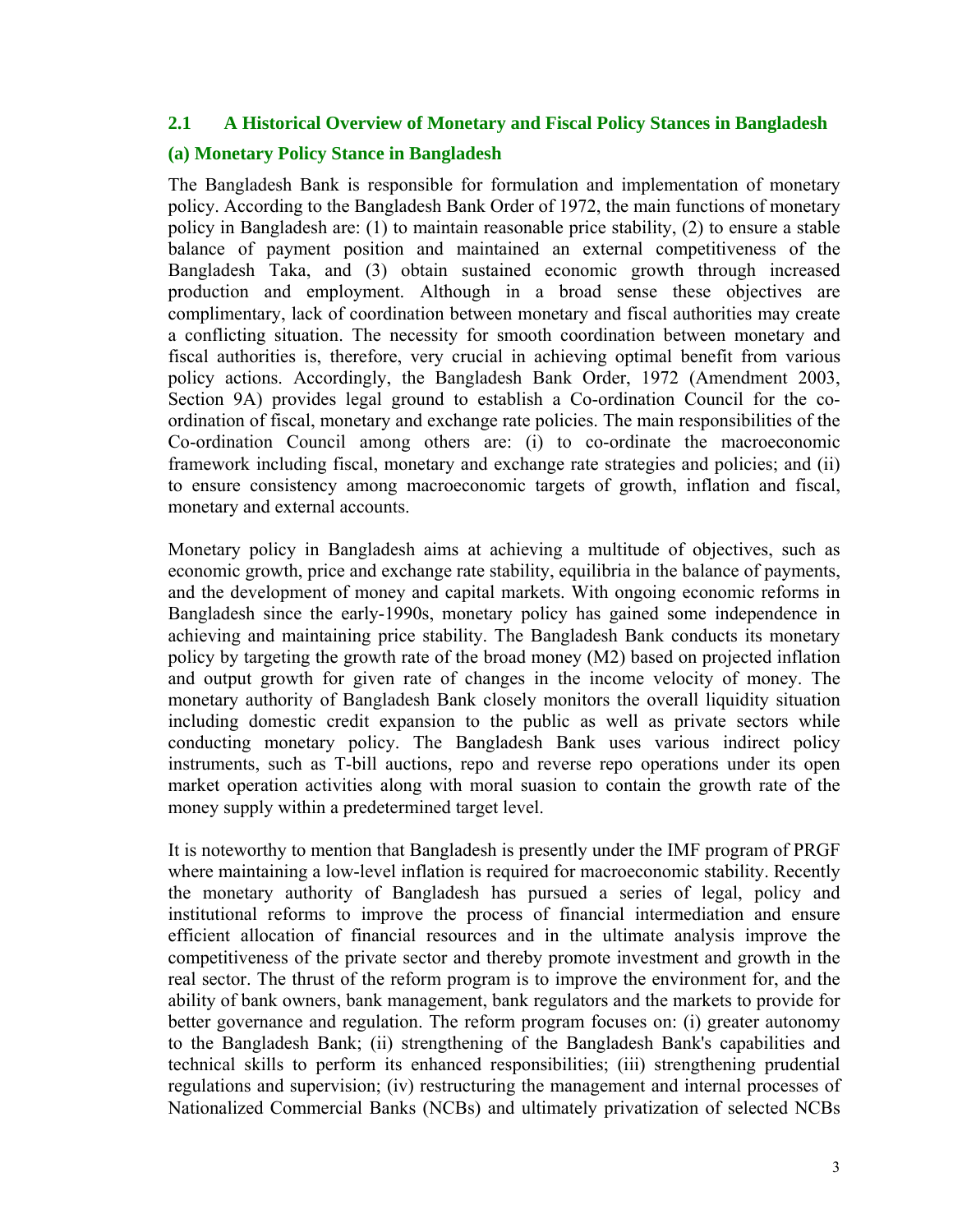and Development Financial Institutions (DFIs), (v) strengthening the legal and judicial processes and (vi) improving the money and debt markets.

In line with structural adjustment program, the financial sector underwent a pragmatic reform program with a view to developing a sound and well-functioning financial system. Since the inception of the Financial Sector Reforms Program (FSRP) in the early 1990s, Bangladesh has achieved considerable success in several spheres of financial as well as the real sector. The flotation of exchange rate in May 2003, the introduction of Repo and reverse Repo in July 2002 and in April 2003, respectively, and the initiation of secondary market for government bonds/bills in 2003 are some of them.

#### **(b) Fiscal Policy Stance in Bangladesh**

In pursuance of reconstructing the war-ravaged economy, Bangladesh followed an expansionary fiscal policy during the decade of 1970s producing a substantial amount of fiscal deficits. Besides, the centrally planned economic framework of the early 1970s also contributed significantly in accumulating large amount of fiscal deficits overtime. Consequently, Bangladesh economy started with a relatively larger size of public sector where most of the enterprises were nationalized. Financial losses in these state owned enterprises (SOEs) have often been the root cause of consolidated fiscal debt, which still haunts us today. The structural adjustment program of the early 1980s was the first initiative in the right direction of reducing the size of the public sector. It is argued that the share of public sector enterprises in Bangladesh is still high, and in all the public sector enterprises, nationalized banks and autonomous bodies, there has been a persistent waste of resources and unscrupulous expenditure (Habibullah, 1991).

In line with the objectives of the IMF Poverty Reduction and Growth Facility (PRGF) program, recently the government of Bangladesh has undertaken substantial policy measures to maintain fiscal discipline. To consolidate the fiscal sector, the government has initiated a four-year program to phase-out the loss making SOEs. In addition to the Adamjee Jute Mills, another 24 SOEs were closed in 2003 (Hossain, 2004).

It is observed from Table-1 that the government of Bangladesh witnessed a relatively high fiscal deficit of 7.6 percent of GDP during 1973-1980 and 6.9 percent of GDP during 1981-1990 reflecting expansionary fiscal policy stance during the period. The fiscal deficit was maintained well below 5.0 percent of GDP during the entire decade of 1990s (4.6 percent of GDP). Recent data, as reported in Table-1, also show that the central government deficit reduced from 5.1 percent of GDP in FY01 to 4.2 percent of GDP in FY03, on account of both revenue measures and expenditure discipline. The deficit further declined to 3.8 percent of GDP in FY04. The average fiscal deficits, however, stood at 4.4 percent of GDP during the period 2001-2005.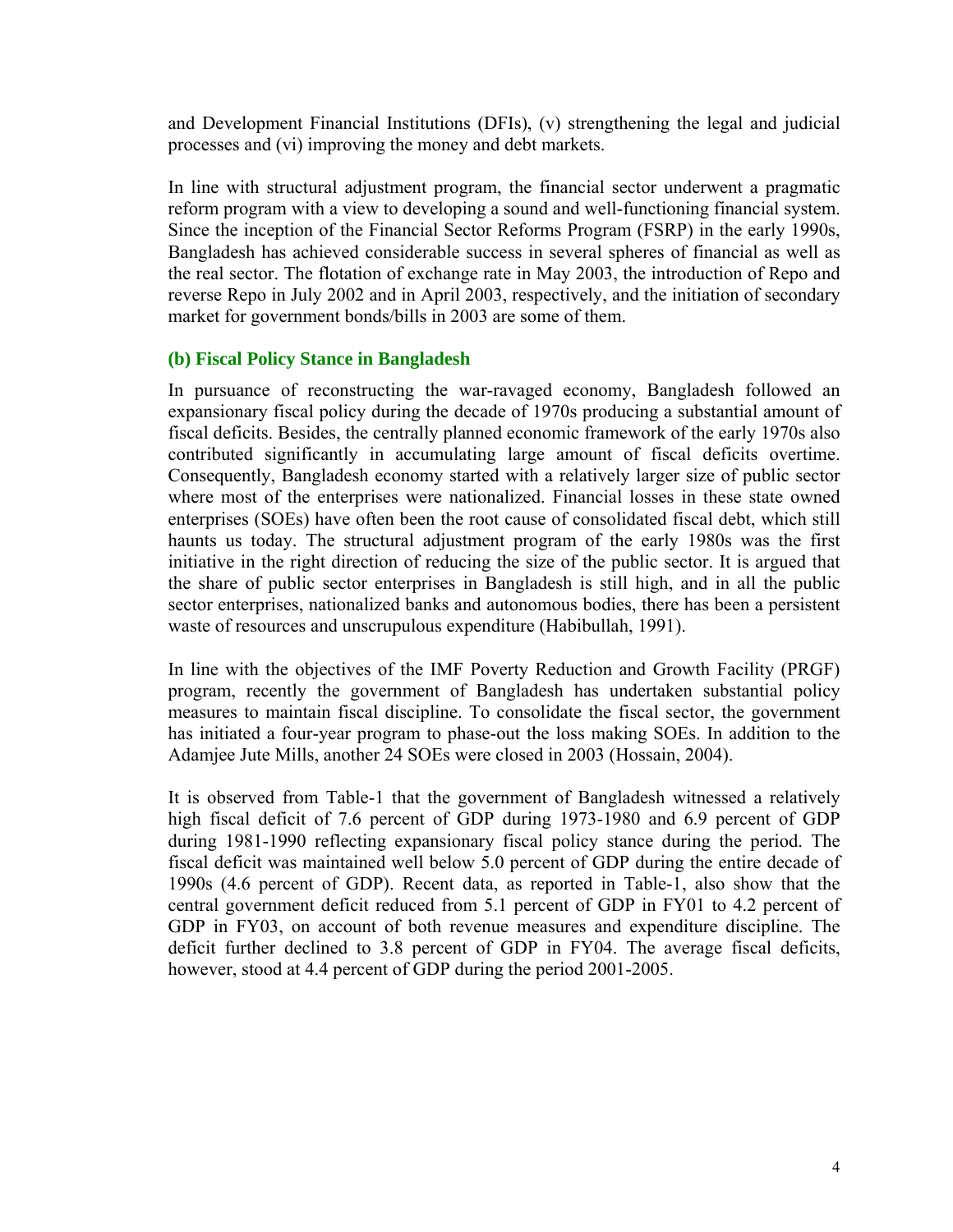|                        |                |                    | (As percent of GDP)   |
|------------------------|----------------|--------------------|-----------------------|
| <b>Year (End June)</b> | <b>Revenue</b> | <b>Expenditure</b> | <b>Fiscal Deficit</b> |
| 1973-1980              | 7.2            | 14.8               | $-7.6$                |
| 1981-1990              | 8.5            | 15.5               | $-6.9$                |
| 1991-2000              | 9.1            | 13.7               | $-4.6$                |
| 2001                   | 9.6            | 14.8               | $-5.1$                |
| 2002                   | 10.2           | 14.9               | $-4.7$                |
| 2003                   | 10.3           | 14.5               | $-4.2$                |
| 2004                   | 10.6           | 14.4               | $-3.8$                |
| 2005                   | 10.5           | 14.7               | $-4.2$                |
| 2001-2005              | 10.24          | 14.66              | $-4.4$                |

**Table-1 Government Revenue, Expenditure and Fiscal Deficit in Bangladesh**

Sources:

1. Hossain (1996).

2. GOB (2003 and 2005).

3. Bangladesh Bank, *Annual Report* (various issues) and author's own calculation.

## **2.2 A Monetary—Fiscal Game: Prisoners' Dilemma**

The debate concerning the relationship between the monetary and fiscal policies is centered on the inflationary consequences of the deficit financing by the fiscal authority. In order avoid the inflationary consequences, the main policy recommendation has been to institute an independent monetary authority whose main mandate would be the control of inflation. The harmful consequences of high inflation could also be addressed by the fiscal authority by rationalizing fiscal expenditure and by raising tax revenue (Bennett and Loayza, 2002).

The Bangladesh Bank Order, 1972 is the basis of the conduct of monetary policy in Bangladesh. It provides the Bangladesh Bank with the responsibility of achieving both monetary stability with the special emphasis on domestic price stability and economic growth. Although in a way these broad objectives are complimentary, they could be in conflict if growth objectives get priority over price stability creating a situation where the co-ordination and co-operation between the fiscal and monetary authorities become highly important. For example, the program of monetary targeting of monetary authority could be jeopardized by fiscal dominance created by the fiscal authority with control of different policy instruments and objectives. The necessity for smooth coordination between monetary and fiscal authorities is, therefore, very crucial in achieving optimal real benefit from various policy actions. Following Bennett and Loayza (2002), a game theoretic approach after the well-known prisoners' dilemma is used to justify coordination between monetary and fiscal authorities. It can be shown that co-ordination and co-operation between the monetary and fiscal authorities are required for broader national interest.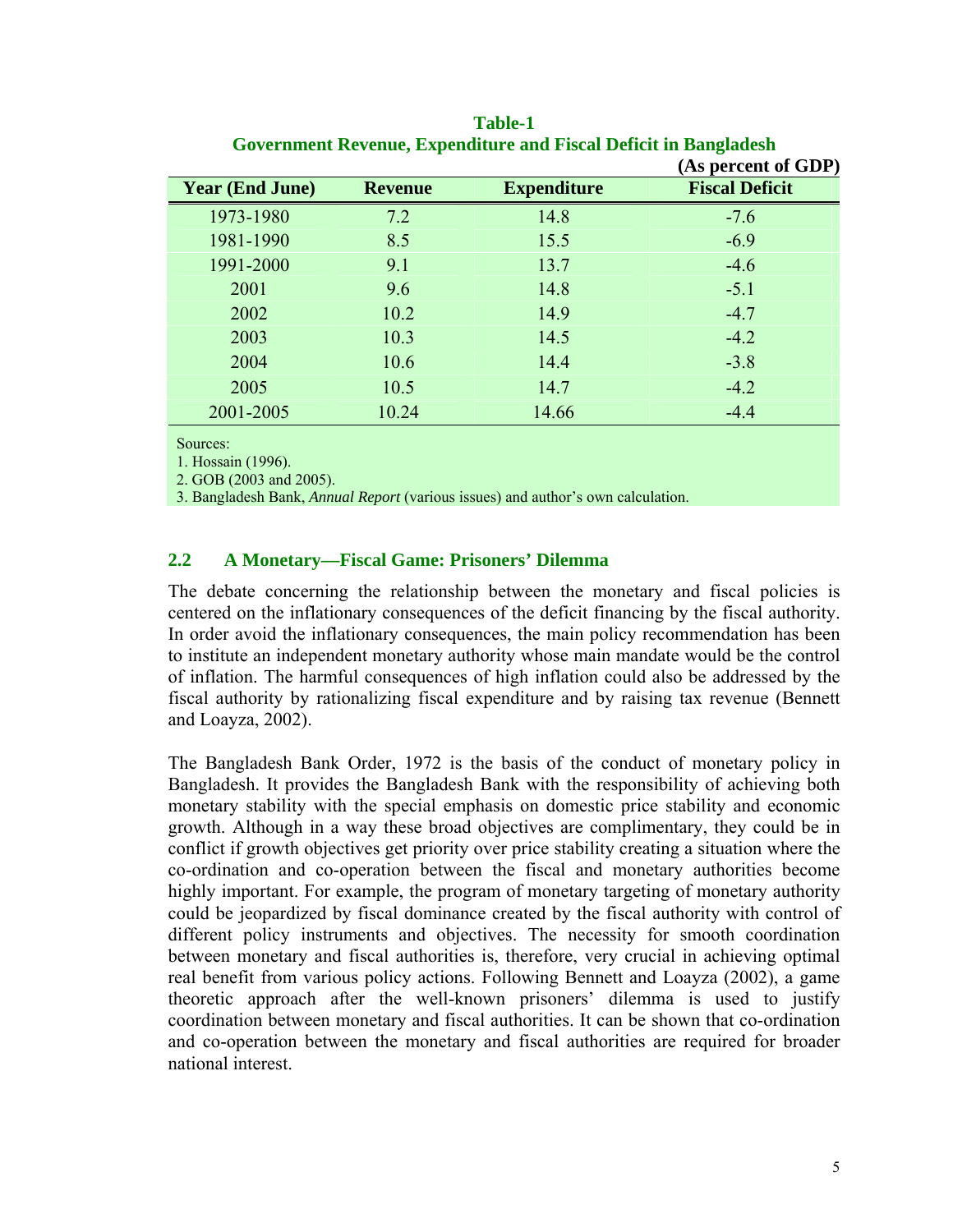Assume that monetary and fiscal authorities are the two players in the market under duopoly framework. Both of them want to maximize their pay-offs in terms of low inflation and high output given that they have different preferences for both inflation and output. The monetary authority places greater value on achieving low inflation than on achieving high output. The fiscal authority, on the other hand, puts more value on achieving high output than on achieving low inflation. Both of the authorities have two options: they can either cooperate with each other or may decide not to cooperate at all. The possible outcome and payoffs of their joint moves are given in Box-1.

#### **Box-1**

|                       |                     |                                                                           | <b>Central Bank (CB)</b>                                             |  |  |
|-----------------------|---------------------|---------------------------------------------------------------------------|----------------------------------------------------------------------|--|--|
|                       |                     | <b>Cooperation</b>                                                        | Non-cooperation                                                      |  |  |
|                       | Cooperation         | Low Inflation<br><b>High Output</b><br>$CB=50, FA=50$<br>Total= $100$     | Low Inflation<br>Low Output<br>$CB=60, FA=20$<br>Total= $80$         |  |  |
| Fiscal Authority (FA) | cooperation<br>Non- | <b>High Inflation</b><br><b>High Output</b><br>$CB=20, FA=60$<br>Total=80 | <b>High Inflation</b><br>Low Output<br>$CB=25, FA=25$<br>Total= $50$ |  |  |

# **A Monetary—Fiscal Gam[e3](#page-8-0) : Prisoners' Dilemma**

Given the possible outcome and payoffs of the game (Box-1) between the monetary and fiscal authorities, the only Nash equilibrium is non-cooperation from the both sides with the outcome of high inflation and low output. All of the other alternatives provide opportunities for one of the players to benefit by unilaterally deviating from it. Note that the Nash equilibrium is the worst among all the alternatives in terms of the outcome and payoffs. The best outcome with low inflation and high output of this game, however, can only be achieved by co-operation from both players, which is obviously superior to Nash equilibrium. Therefore, co-ordination and co-operation between the monetary and fiscal authorities are required for low inflation and high output.

<span id="page-8-0"></span> <sup>3</sup> <sup>3</sup> Both the Central Bank (CB) and Fiscal Authority (FA) are free to follow one of the two options, cooperation or non-cooperation, depending on their individual payoffs. Summation of individual payoffs makes the value of total payoff. For example, if both CB and FA cooperate, the individual payoff for CB and FA would be 50 making total payoff value equal to 100 and so on.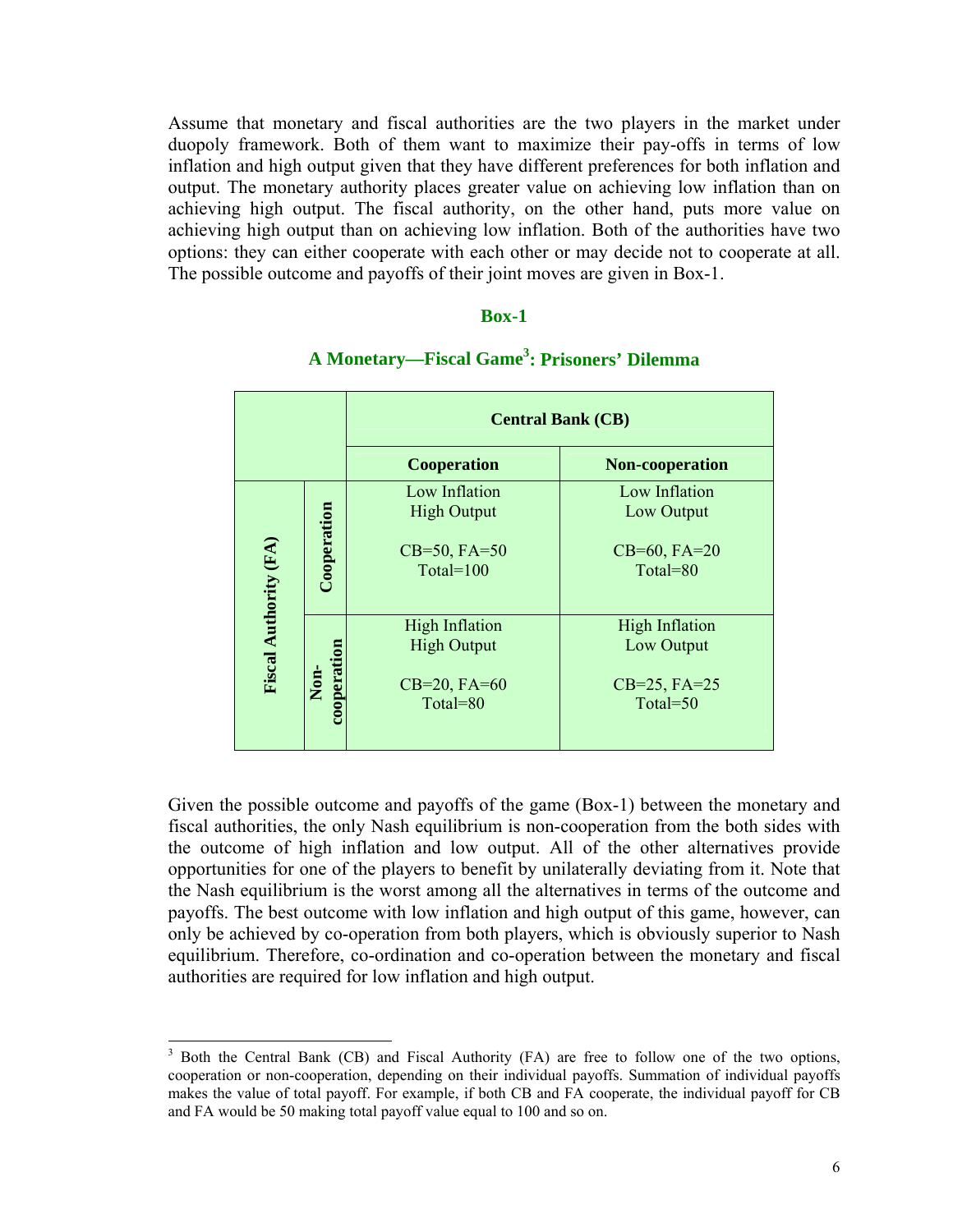## **3. Literature Review**

The debate on the comparative effectiveness of monetary and fiscal actions as discretionary stabilization tools is very old and extensive. Right after the end of Great Depression, there was a widespread credence that fiscal policy is more effective on economic activity. Keynes's '*General Theory***'** followed by some noteworthy works, such as Leeuw et al. (1969), Schmidt and Waud (1973), Blinder and Solow (1974) provide basic theoretical and practical ground for active fiscal policy. Starting from the late sixties, as noted by Gramlich (1971), the failure of 1968-surtax policy introduced a new ground for monetarist attack claiming that fiscal policy has a very little effect on aggregate demand and monetary policy is more important than most people had thought to be. New classical economists, such as Robert Lucas, Thomas J. Sargent, and Robert J. Barro called into question many of the precepts of the Keynesian revolution in the seventies. New classical economists build their macroeconomic theories on the assumption that wages and prices are flexible. They believe that as prices adjust quickly markets clear by balancing supply and demand instantly. New Keynesian economists, however, believe that market-clearing models cannot explain short-run economic fluctuations. They argue that the wages and prices are "sticky" resulting in the existence of disequilibrium and involuntary unemployment explaining why monetary policy has such a strong influence on economic activity (Mankiw and Romer, 1991).

In respect of the relationship between money and output, a classic study by Milton Friedman and Schwartz (1963) is still very important and influential. Their study, as mentioned by Walsh (1998), indicates that variation in the rate of money growth cause variations in real economic activity. However, some economists e.g., Benjamin Friedman and Kuttner (1992), and Tobin (1970) have challenged the prediction of Milton Friedman and Schwartz (1963). They argue that the causation from money to output, as claimed by Milton Friedman and Schwartz, might not be the case.

Benjamin Friedman and Kuttner (1992) re-examine the postwar evidence of significant relationship between money and income using time-series approach on extended data through the 1980s for the U.S. economy. The empirical findings do not indicate a close or credible relationship between money and income. Their paper, however, has one strong finding that the spread between the commercial paper and Treasury bill rate has very significant information about the movements in real income. In the concluding section of their paper, they express their concern about the difficulty of using this spread as an intermediate policy target of the Federal Reserve System because of the continuously changing relationship between policy target and its outcome.

Gramlich (1971) summarizes some of the important papers on monetary-fiscal debate. He points out that a paper by Friedman and Meiselman (1963) predicts more stable and statistically significant relationship between output and money than that of output and autonomous spending. The paper by Anderson and Jordan (1968) uses various measures of monetary and fiscal policy actions and shows that monetary policy has greater, faster and more predictable impact on economic activities. Gramlich (1971) also reports the findings of some other papers from the antagonist side, such as, Ando and Modigliani (1965), DePrano and Mayer (1965) against the monetarist claim. His own study,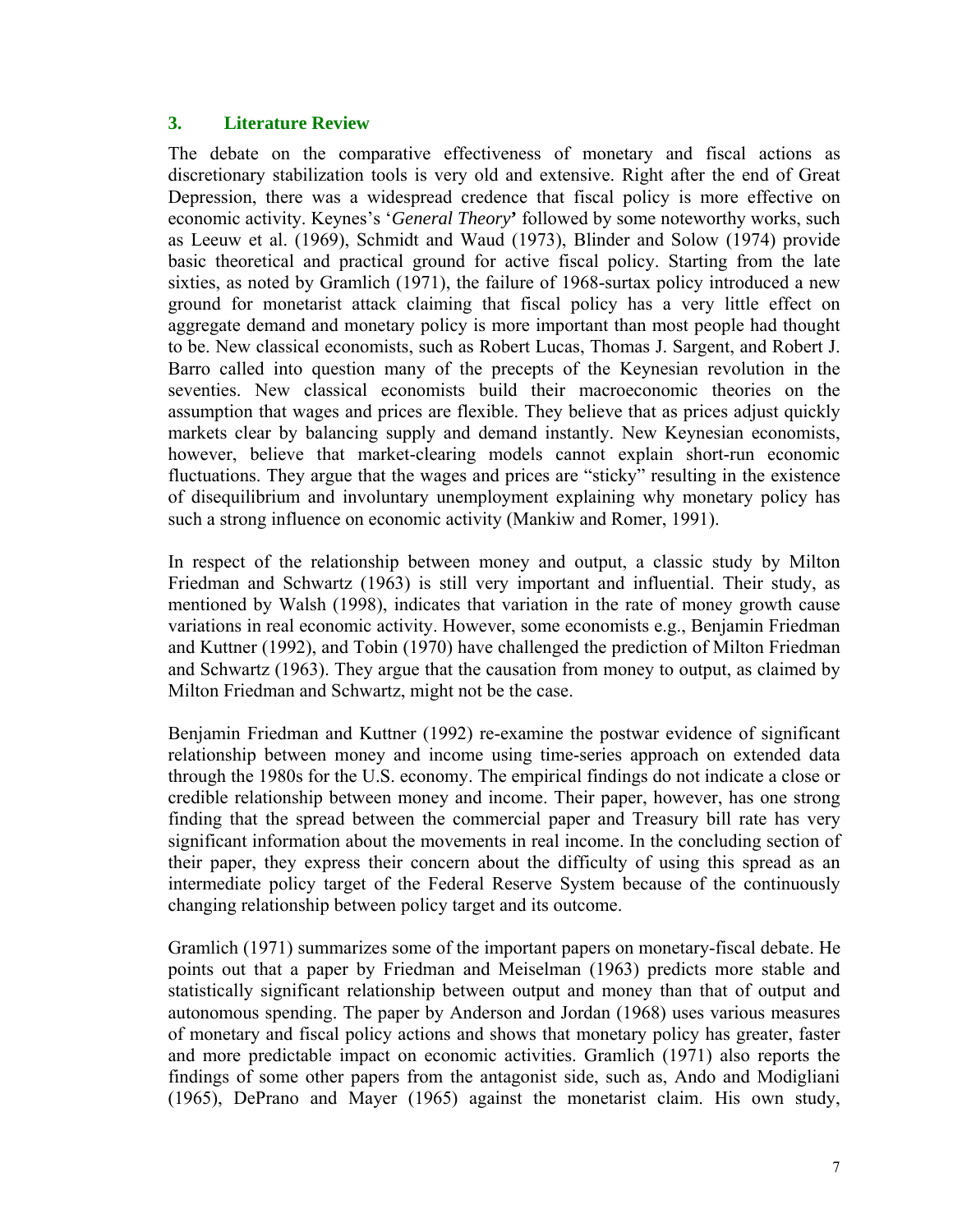however, indicates that both monetary and fiscal policy have impact on real economic activity with the indication that money matters greatly.

Benjamin Friedman (1977) uses the St. Louis equation in his paper and claims that the St. Louis equation now '*believes in*' fiscal policy. In response of Benjamin Friedman's (1977) claim, Carlson (1978) re-estimates the St. Louis equation and argues that Benjamin Friedman's equation was suffering from the heteroscedasticity problem. The evidence from new and corrected estimation does not support Benjamin Friedman's claim that fiscal policy is more important than monetary policy. His findings suggest that only monetary policy has significant impact on economic activity and fiscal policy does not have any impact on real output.

Likewise, the outcome of developed countries, the empirical evidence for developing countries regarding the relative effectiveness of monetary and fiscal policies on economic activities is also mixed. Studies of Jayaraman (2002) for the South Pacific Island Countries, Masood and Ahmed (1980) for Pakistan, Saqib and Yesmin (1987) for Pakistan and Upadhyaya (1991) for developing countries support the monetarists' view that monetary policy is important for economic activity. Some other studies on developing countries, such as Hussain (1982) for Pakistan, and Darrat (1984) for five Latin American countries find that fiscal policy is more effective than monetary policy in altering real output.

Using modified version of St. Louis equation, study by Latif and Chowdhury (1998) for Bangladesh finds that fiscal policy is more effective over monetary policy in Bangladesh. This study is based on the OLS technique using the nominal data during 1974-1993 that suffers from all of the limitations indicated by Stein (1980) and Ahmed et al. (1984). They estimate six different equations of which four have only a single explanatory variable. One recent study on Bangladesh by Hasan (2001) based on the modified version of St. Louis equation predicts that both monetary as well as fiscal policies are important for economic growth. This study uses various econometric techniques based on nominal data during 1974-1996. The prediction of this paper, however, alters if real variable for income is used instead.

In contrast to other studies, the approach in this paper is methodologically and significantly different from previous studies on Bangladesh economy. Firstly, the data used in this paper are more recent and cover wider span of time producing more degrees of freedom and power that helps to get more efficient parameter estimates. Secondly, the data used in this paper are real enabling us to investigate real effect of the policy actions. Thirdly, this paper uses sophisticated econometric techniques, such as cointegration and vector autoregressions with simulated standard errors and confidence bands that address most of the criticisms associated with the St. Louis equation<sup>[4](#page-10-0)</sup>.

<span id="page-10-0"></span> $4$  See Enders, W. (1995) for more details.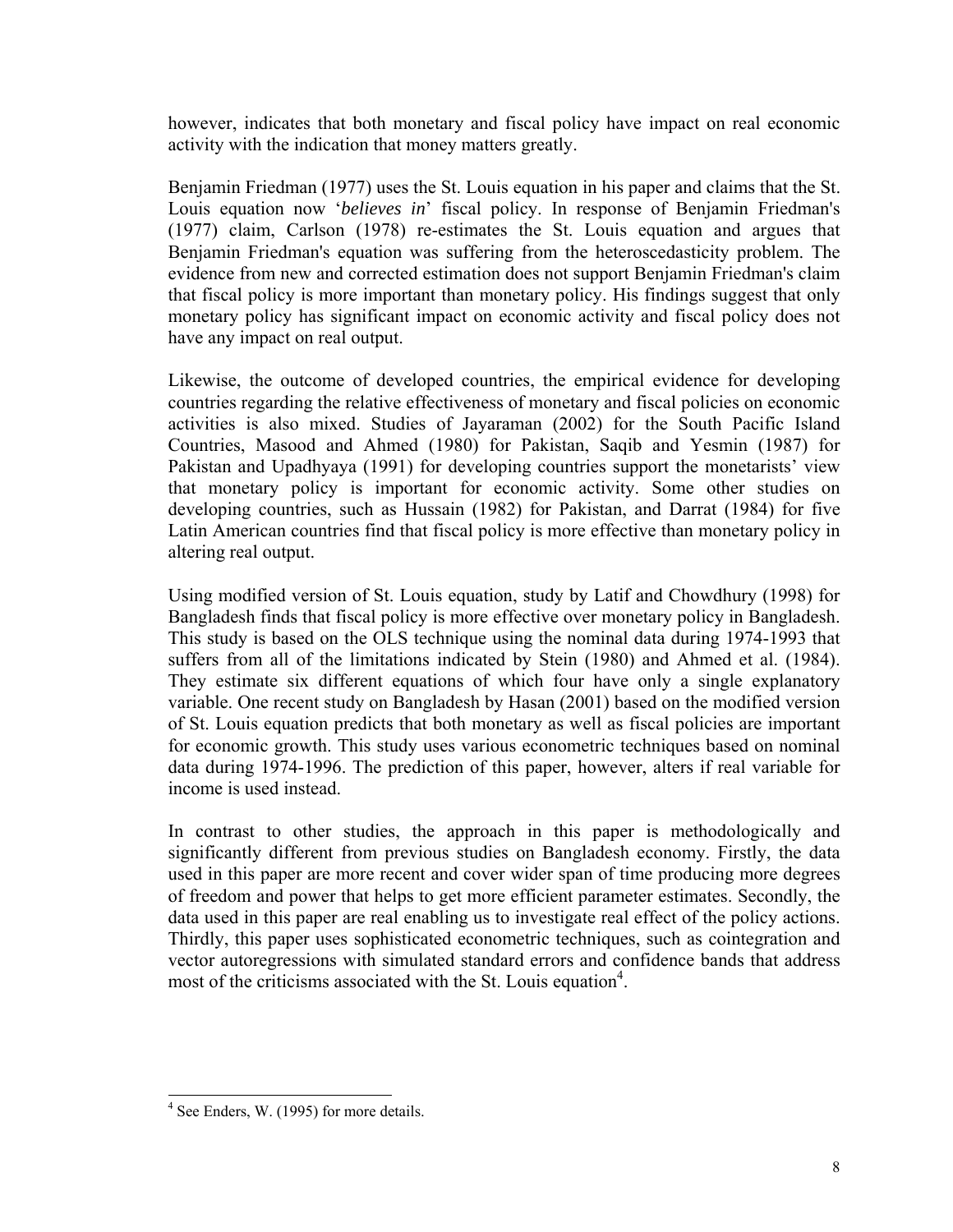## **4. Methodology and Cholesky Ordering**

Structural macroeconometric models, such as the Klein interwar model, the Brooking model, the BEA model, the St. Louis macroeconomic model and the Taylor model are based on hundreds of equations and variables. In addition to the estimation difficulties, the problems of identification and endogeneity are commonly associated with these giant structural macroeconomic models. Sims's (1980) seminal work introduces unrestricted vector autoregressions (VARs) that allows feedback and dynamic interrelationship across all the variables in the system and appears to be highly competitive with the large-scale macro-econometric models in forecasting and policy analysis. The unrestricted VARs model assumes that each and every variable in the system is endogenous and does not impose any a priori restrictions.

The VARs approach solves the endogeneity problem associated with the St. Louis equation by assuming that all the variables in the system are endogenous. To address the problem of omitted variable, interest rate is added along with the three existing variables in the St. Louis equation, namely, real government expenditure as proxy for fiscal policy, real money supply (m2) as proxy for monetary policy and real output. The vector of the VAR model, therefore, contains the following variables:

- 1. Real Government Expenditure (g),
- 2. Real Money (m),
- 3. Real Interest Rate (r) and
- 4. Real GDP (y).

Variance decompositions (VDCs) and impulse response functions (IRFs) derived from vector autoregressions (VARs) approach are used to examine the relative impact of monetary and fiscal policy on real output growth. The VDCs show the portion of the variance in the forecast error for each variable due to innovations to all variables in the system. The IRFs show the response of each variable in the system to shock from system variables. By analyzing respective orthogonalized variance decompositions (VDCs) and impulse response functions (IRFs), the relative strength of monetary and fiscal policies could easily be determined. For example, if the response of real output growth due to monetary innovations is relatively higher and dissipate at a relatively slower rate than that of fiscal innovations, we could conclude that monetary policy is more effective than fiscal policy.

A Cholesky decomposition requires the variables to be ordered in a particular fashion, where variables placed higher in the ordering have contemporaneous impact on the variables which are lower in the ordering, but the variables lower in the ordering do not have contemporaneous impact on the variables those are higher in the ordering. As the objective of this study of to examine the relative impact of monetary and fiscal policies on output growth, this variable has been put in the last position. Since interest rate is influenced by the monetary and fiscal policy actions, the interest rate variable has been put in the third position in the ordering of the 4-variable VAR model. And finally, two policy variables have been put in the first two places. To check the robustness of the outcome, first two places are being interchanged between the two policy variables. Two models of VARs using log-differenced as well as log-levels are also attempted.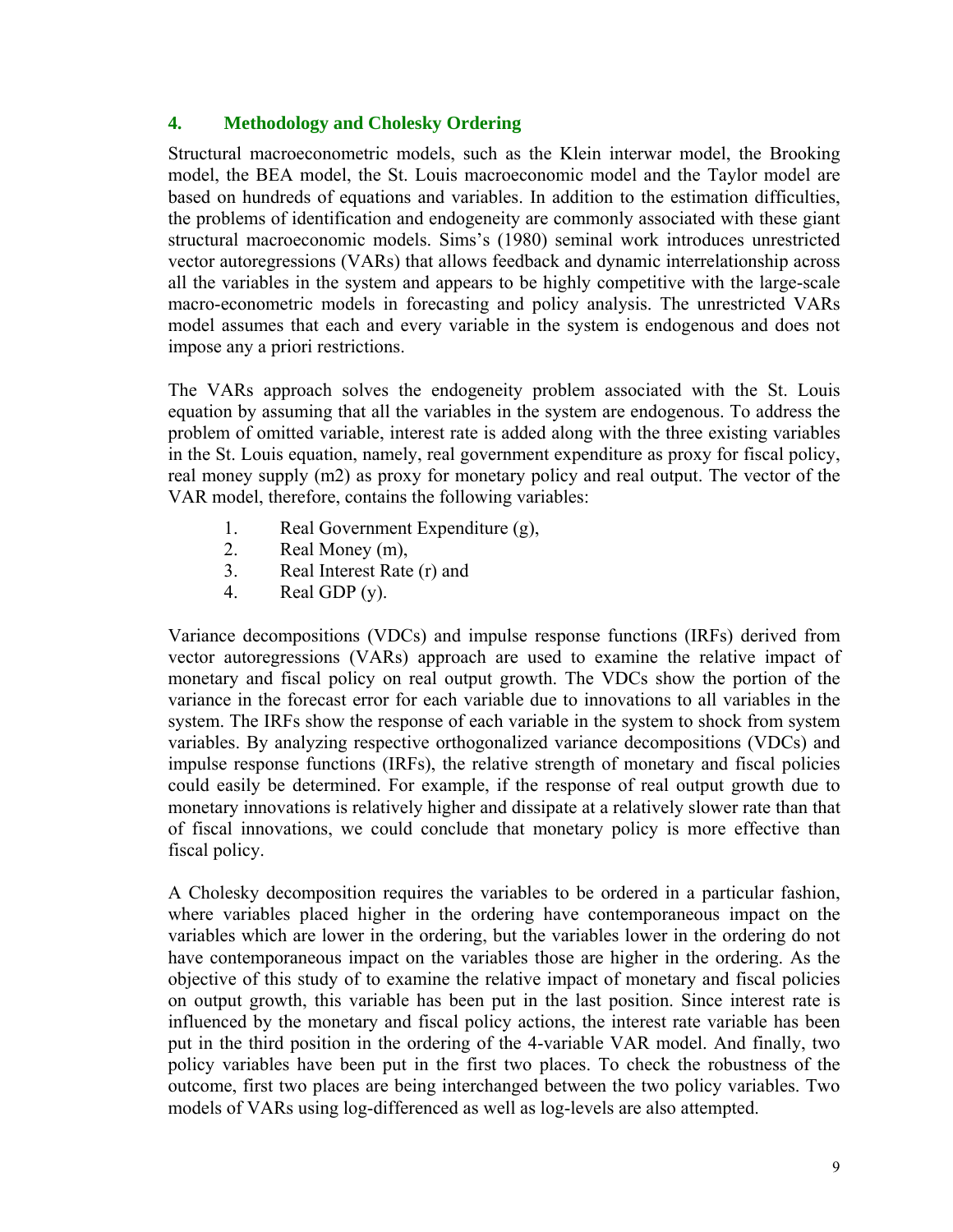## **5. Description of Data**

Annual data on real government consumption, real money supply, real interest rate and real output during 1975-2003 are used in the investigation. All of the series are in growth form except the real interest rate. The sources of the data are the World Bank 2003 CD-ROM and Annual Report (various issues) of Bangladesh Bank. The definitions of all of the variables are given below:

**Consumer Price Index (1995 = 100):** Consumer price index reflects changes in the cost to the average consumer of acquiring a fixed basket of goods and services that may be fixed or changed at specified intervals, such as yearly.

**Real Government Expenditure (g)**: Real government expenditure is CPI adjusted general government final consumption expenditure that includes all government current expenditures for purchases of goods and services (including compensation of employees). It also includes most expenditure on national defense and security, but excludes government military expenditures that are part of government capital formation.

**Real Money (m):** Real money is CPI adjusted broad money that comprise the sum of currency outside banks, demand deposits other than those of the central government, and the time, savings, and foreign currency deposits of resident sectors other than the central government.

**Real Interest Rate (r):** Real interest rate is calculated from the average of lending and deposit rates minus expected inflation. Lending interest rate is the rate charged by banks on loans to prime customers. Deposit interest rate is the rate paid by commercial or similar banks for demand, time, or savings deposits. Expected inflation is proxied by lagged (by a year) inflation.

**Real Output (y):** Real output is price (CPI based) adjusted GDP that includes gross value added by all resident producers in the economy plus any product taxes and minus any subsidies not included in the value of the products. It is calculated without making deductions for depreciation of fabricated assets or for depletion and degradation of natural resources.

## **5.1 Preliminary Data Analysis**

Before using the data in the estimation of VAR, we need to know time series properties of all the variables. Accordingly, a series of unit root tests<sup>[5](#page-12-0)</sup>, such as Augmented Dickey-Fuller (ADF, 1981), Phillips-Perron (PP, 1988), and Kwiatkowski-Phillips-Schmidt-Shin (KPSS, 1992) are used to determine the order of integration for each series. The results of unit root tests as reported in Table-2 indicate that only the real interest rate is stationary while rest of the variables, i.e., natural log of real government consumption, real money and real output are non-stationary and contain unit-roots I(1).

<span id="page-12-0"></span> <sup>5</sup> <sup>5</sup> Note that ADF and PP tests are based on the null of unit-roots while KPSS test assumes the null of stationarity.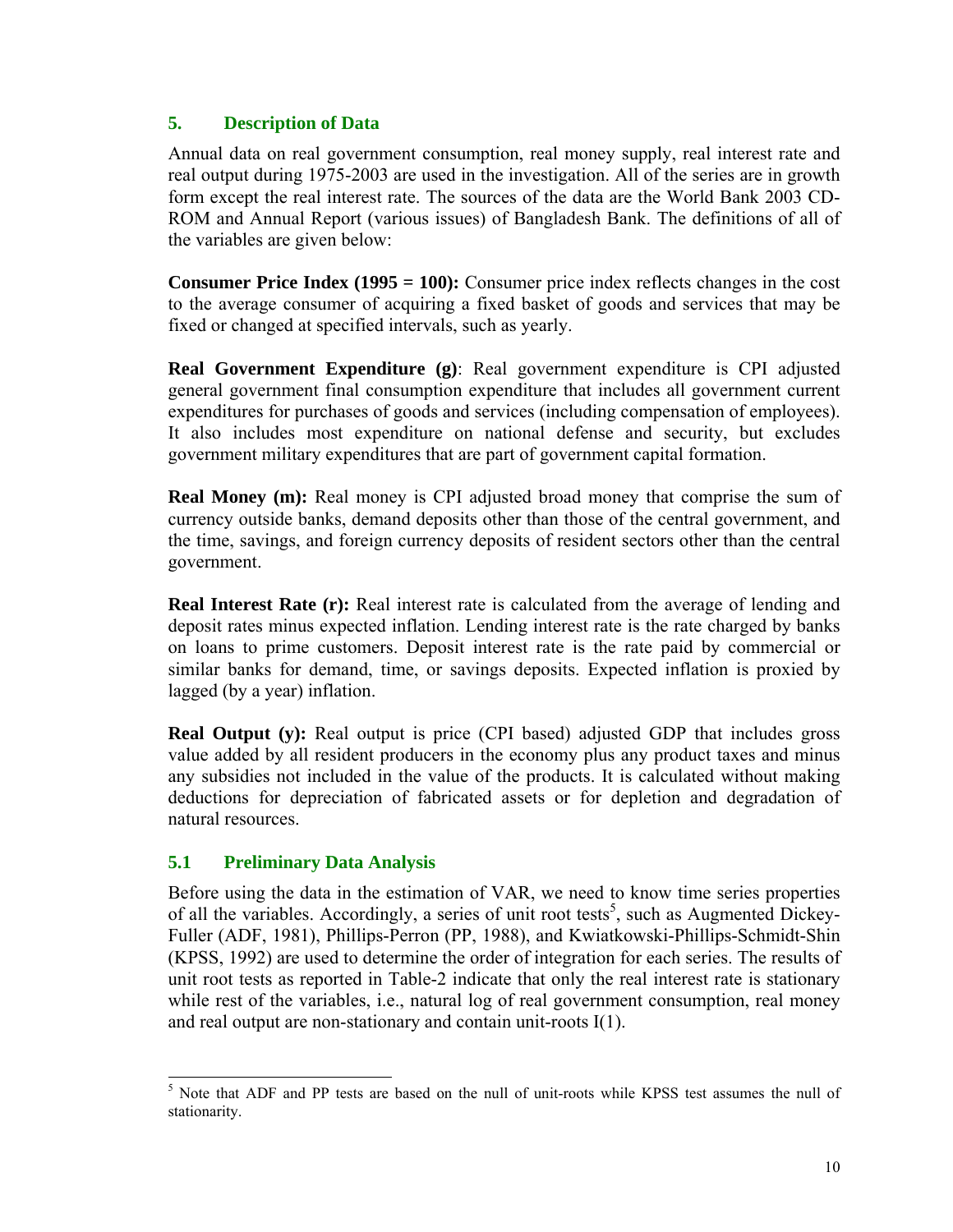| <b>Variables</b>                            | <b>Without Trend</b> |              | With Trend  |                 |               |               |                 |
|---------------------------------------------|----------------------|--------------|-------------|-----------------|---------------|---------------|-----------------|
| (in log levels)                             | <b>ADF</b>           | <b>PP</b>    | <b>KPSS</b> | <b>ADF</b>      | <b>PP</b>     | <b>KPSS</b>   | <b>Decision</b> |
| Real Interest Rate $\varphi$ (r)            | I(0)                 | ${\rm I}(0)$ | I(1)        | I(0)            | I(0)          | I(0)          | I(0)            |
| <b>Real Government</b><br>Consumption $(g)$ | I(1)                 | I(1)         | I(1)        | $\mathrm{I}(1)$ | $\text{I}(1)$ | $\text{I}(1)$ | I(1)            |
| Real Money (m)                              | I(1)                 | I(1)         | I(1)        | I(1)            | $\text{I}(1)$ | I(1)          | I(1)            |
| Real Output $(y)$                           | 1( 1 )               | 10 I D       | 1(1)        | 1(1)            |               | 1( 1 )        | 10 1 1          |

**Table-2 Results of Unit-Root Tests** 

Notes:

1. Lag length for ADF tests are decided based on Akaike's information criterion (AIC).

2. Maximum Bandwidth for PP and KPSS test are decided based on Newey-West (1994).

3. All the tests are performed on the basis of 5 percent significance level.

4. φ = without log

As Engle and Granger (1987) point out that a VAR model would be misspecified if the all non-stationary I(1) variables of the model are cointegrated, Johansen's (1988) cointegration test is used to identify the presence of any co-integrating vectors among the all I(1) variables in the system. The results indicate that natural log of real government consumption, real money supply and real output are not cointegrated<sup>[6](#page-13-0)</sup>. Therefore, a VAR model with variables in their growth form is appropriate. As a result, a VAR estimation technique is applied to the system of all variables in growth form except the real interest rate. The estimated results of VARs in terms of VDCs and IRFs are presented in the following section.

#### **5.2 Empirical Results**

To estimate VDCs and IRFs, orthogonalization of the residuals is required. A Cholesky decomposition is used to orthogonalize the residuals. To examine the relative impact of monetary and fiscal policies on output growth, the VDCs and IRFs are generated through 1000 Monte Carlo simulations from the orthogonalized residuals.<sup>7</sup> Computed VDCs are reported in Tables 3-5 and IRFs are reported in Figures 1-3. Table-3 contains VDCs of output growth while Table-4 and 5 contain VDCs of money and government consumption growth respectively. The IRFs of output growth due to policy shocks are reported at Figure-1. The IRFs of monetary policy due to fiscal policy shocks and the IRFs of fiscal policy due to monetary policy shocks are reported at Figures-2 and 3 respectively.

The variance decompositions of output growth, as reported in Table-3, indicate that most of the forecast error variance of output growth is explained by the monetary policy

<span id="page-13-0"></span> <sup>6</sup> <sup>6</sup> The results (not reported here but available from the author on request) are based on the assumptions of a constant and a linear trend in the data with optimal lag length 3. Akaike's Information Criteria (AIC), and Likelihood Ratio (LR) test are used to decide the optimal lag length that makes all the residuals white noise.<br><sup>7</sup> The standard errors of VDCs and the confidence bands of IRFs are generated through 1000 Monte Carlo

<span id="page-13-1"></span>simulations.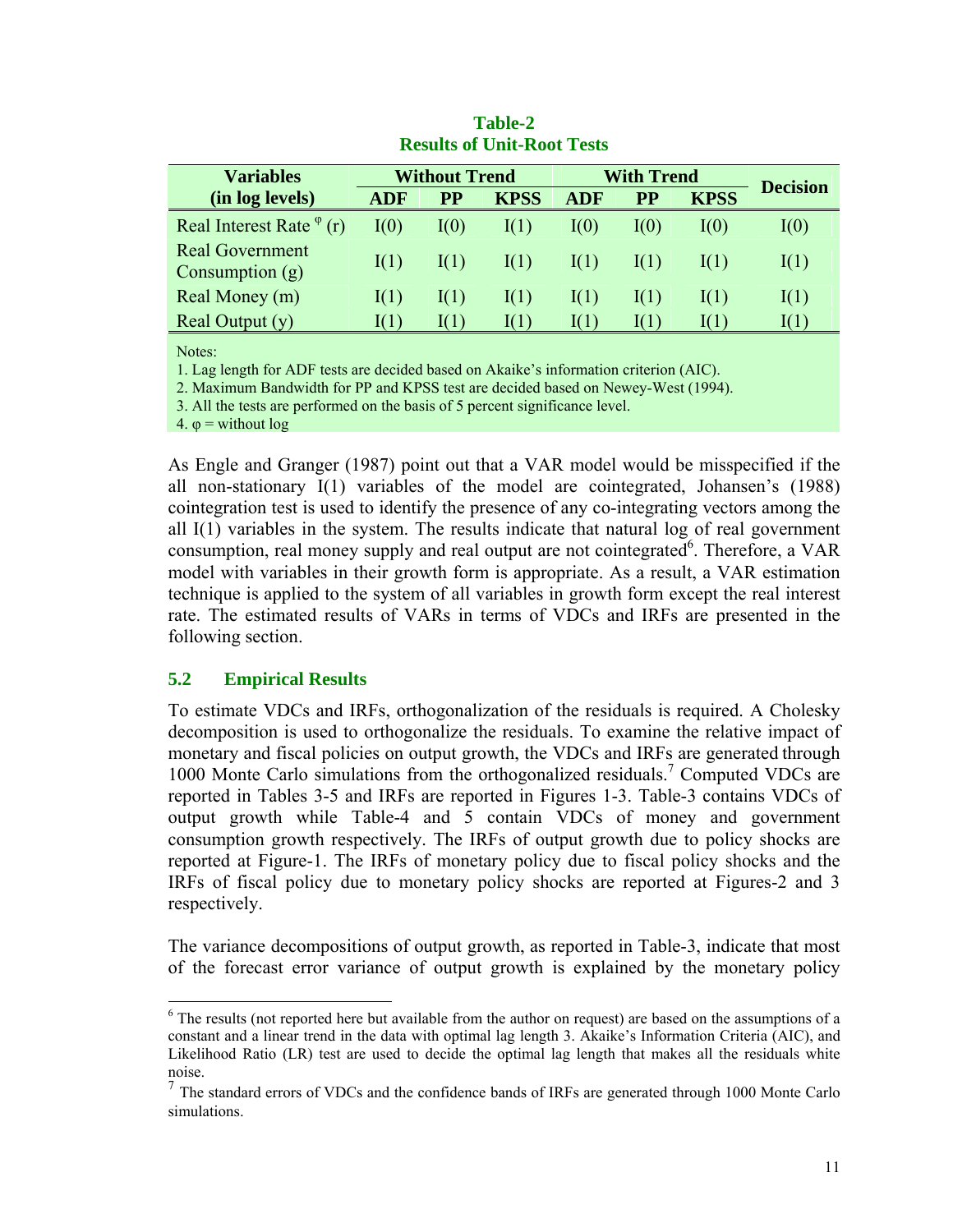shocks. The growth rate in money supply alone explains more than 50 percent of the forecast error variances of output growth during all time horizons with the exception of year-4 where it explains about 49.0 percent of the forecast error variances of output growth. None of the other variables, such as fiscal policy and interest rate has any significant influence in predicting the movement of output growth. The output growth itself explains only about 28.0 percent of its own forecast error variance at the very first year. In rest of the period it does not have any statistically significant explanatory power of dictating its own future path. Therefore, monetary policy alone is the most important factor for the prediction of future output growth of Bangladesh.

| <b>Time Horizon</b> | <b>Explained by Shocks in the Growth of</b> |                                  |                      |           |  |
|---------------------|---------------------------------------------|----------------------------------|----------------------|-----------|--|
| (Years Ahead)       | <b>Fiscal Policy</b>                        | <b>Monetary</b><br><b>Policy</b> | <b>Interest Rate</b> | Output    |  |
|                     | 2.47                                        | 66.51**                          | 3.29                 | $27.73**$ |  |
|                     | (8.78)                                      | (12.50)                          | (4.86)               | (9.60)    |  |
| $\overline{4}$      | 28.29                                       | 48.70**                          | 3.83                 | 19.18     |  |
|                     | (19.18)                                     | (19.26)                          | (5.50)               | (10.93)   |  |
| 8                   | 20.22                                       | 56.08**                          | 5.60                 | 18.09     |  |
|                     | (19.64)                                     | (21.64)                          | (7.39)               | (11.49)   |  |
| 12                  | 17.11                                       | $51.00**$                        | 11.77                | 20.12     |  |
|                     | (20.40)                                     | (22.48)                          | (7.99)               | (12.20)   |  |

#### **Table-3 Variance Decompositions of Output Growth**

Notes:

1. First entry in each cell is the point estimates of the percentage of forecast error variance of variable *i* as explained by shocks to variable *j*. Monte Carlo (1000) simulated standard errors are reported in the parenthesis.

2. \*\* Indicate point estimates are statistically significant at 5 percent level assuming that the estimates are asymptotically normally distributed.

The VDCs of money growth as reported at Table-4 indicate that most of the variations in the money growth are explained by money growth itself indicating that money is growing independent and exogenously. The fiscal policy variable does not contain any information about money growth as the portions of forecast error variance of money growth at various time horizons explained by fiscal policy variable are not statistically significant. Likewise, the forecast error variances of money growth during 1-8 time horizons explained by real interest rate and output growth are not statistically significant. At time horizon 12, however, the real interest rate and output growth explain respectively 17.54 percent and 28.18 percent of the forecast error variance of money growth.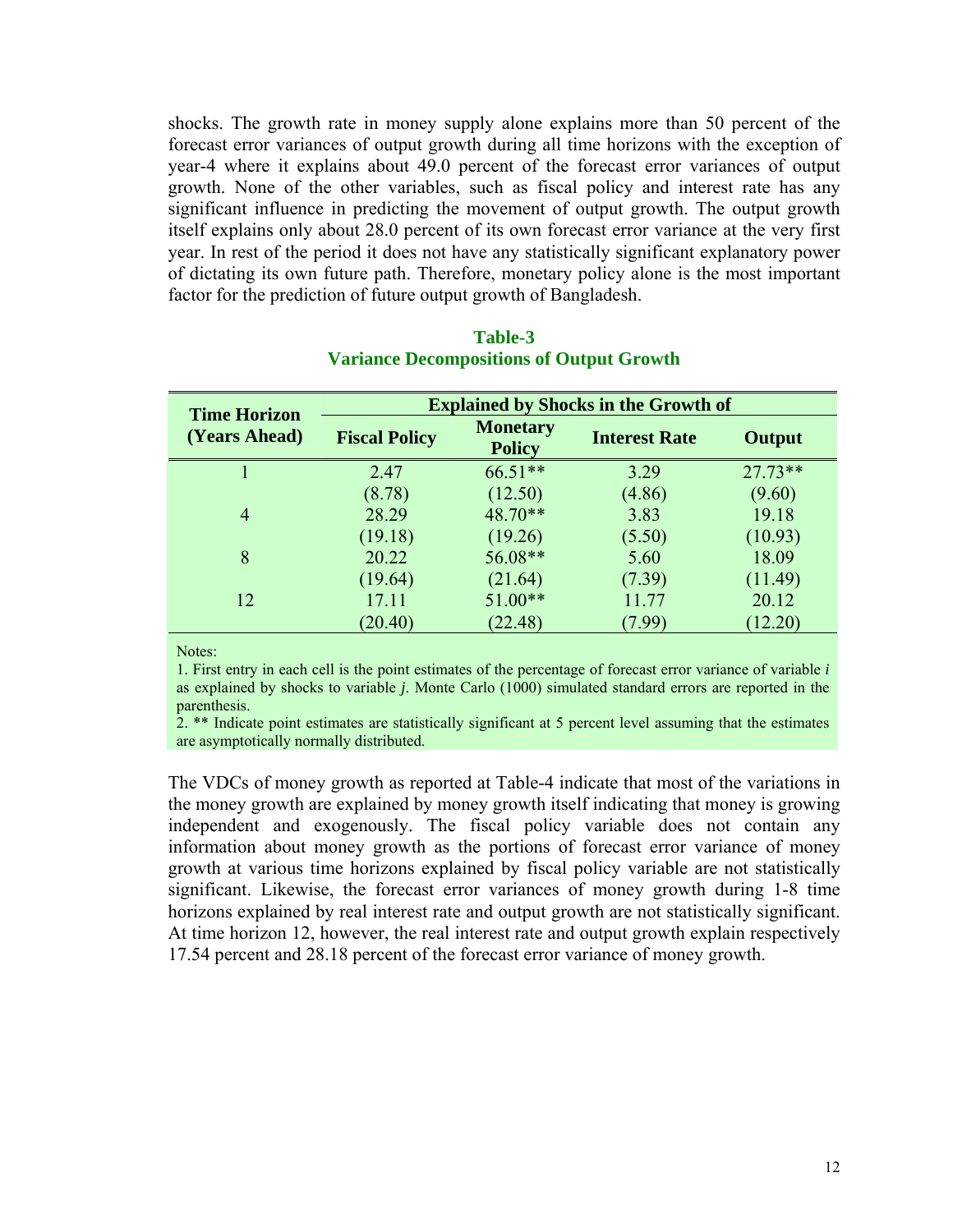| <b>Time Horizon</b> | <b>Explained by Shocks in the Growth of</b> |                                  |                      |         |  |
|---------------------|---------------------------------------------|----------------------------------|----------------------|---------|--|
| (Years Ahead)       | <b>Fiscal Policy</b>                        | <b>Monetary</b><br><b>Policy</b> | <b>Interest Rate</b> | Output  |  |
|                     | 2.00                                        | 98.00**                          | 0.00                 | 0.00    |  |
|                     | (8.70)                                      | (8.70)                           | (0.00)               | (0.00)  |  |
|                     | 29.74                                       | 58.59**                          | 4.65                 | 7.01    |  |
| $\overline{4}$      | (17.54)                                     | (19.13)                          | (5.64)               | (7.97)  |  |
|                     | 32.52                                       | $47.59**$                        | 7.63                 | 12.25   |  |
| 8                   | (18.03)                                     | (21.38)                          | (7.56)               | (10.65) |  |
|                     | 23.92                                       | 30.36                            | $17.54**$            | 28.18** |  |
| 12                  | (19.32)                                     | (22.90)                          | (8.23)               | (11.56) |  |

#### **Table-4 Variance Decompositions of Money Growth**

Notes:

1. First entry in each cell is the point estimates of the percentage of forecast error variance of variable *i* as explained by shocks to variable *j*. Monte Carlo (1000) simulated standard errors are reported in the parenthesis.

2. \*\* Indicate point estimates are statistically significant at 5 percent level assuming that the estimates are asymptotically normally distributed.

The VDCs of fiscal policy variable as reported at Table-5 indicate that at the very first time horizon, 100 percent of its own forecast error variance is explained by itself. The fiscal policy variable becomes totally irrelevant in explaining its own future path as the portions of forecast error variance of this variable explained by itself after the initial time horizon are not statistically significant. During the time horizons 2-12, the forecast error variances of the fiscal policy variable are mostly explained by money growth indicating that money growth is important in forecasting future path of fiscal policy variable. Movement in the real interest rate, however, does not contain any information about the movement of the fiscal policy variable as none of portions explained by the real interest rate is statistically significant at any time horizon. The output growth, on the other hand, significantly explains 22.08 percent and 24.18 percent of forecast error variance of the fiscal policy variable at time horizons 4 and 12 respectively.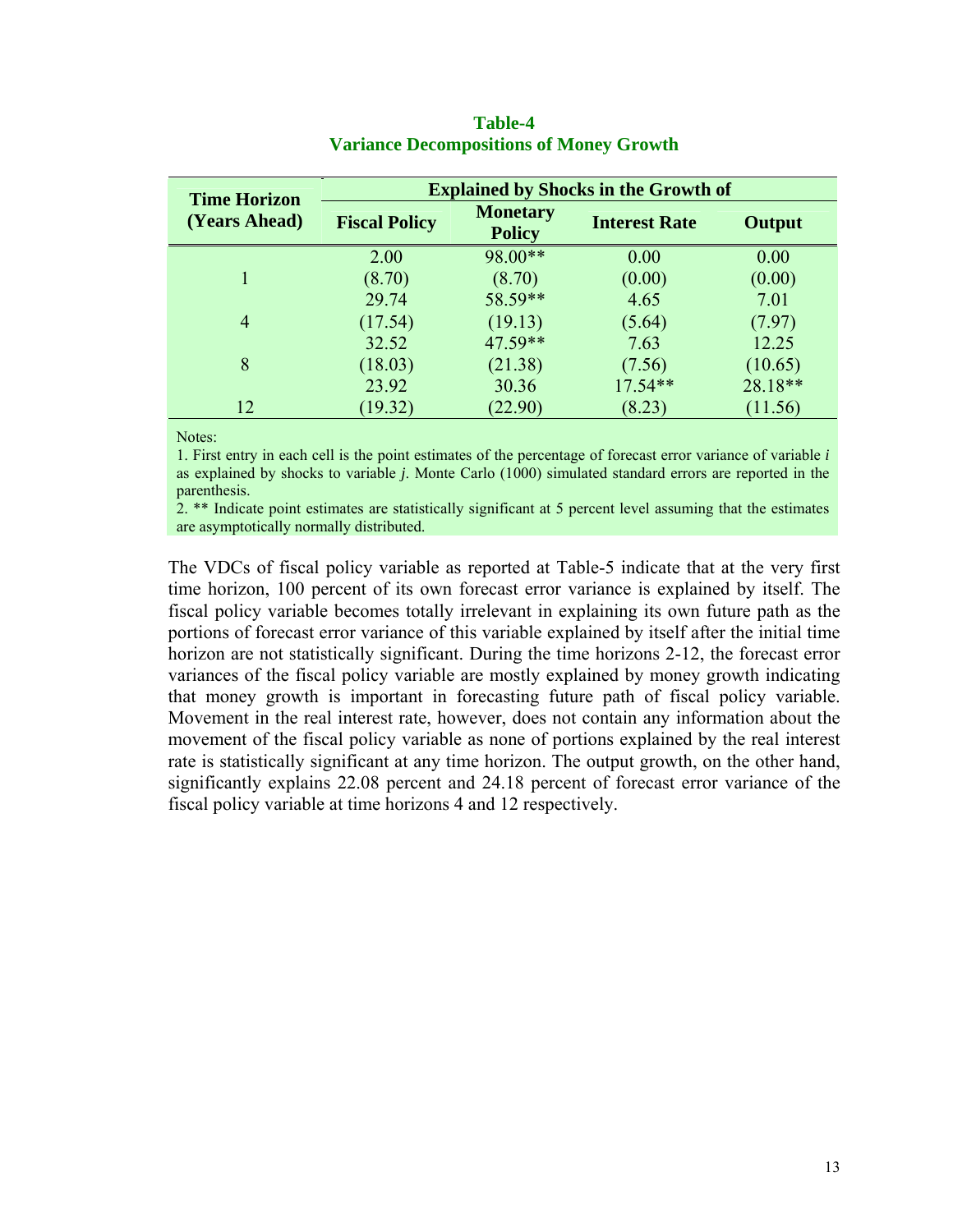| <b>Time Horizon</b> | <b>Explained by Shocks in the Growth of</b> |                                  |                      |         |  |
|---------------------|---------------------------------------------|----------------------------------|----------------------|---------|--|
| (Years Ahead)       | <b>Fiscal Policy</b>                        | <b>Monetary</b><br><b>Policy</b> | <b>Interest Rate</b> | Output  |  |
|                     | $100.00**$                                  | 0.00                             | 0.00                 | 0.00    |  |
|                     | (0.00)                                      | (0.00)                           | (0.00)               | (0.00)  |  |
| $\overline{4}$      | 23.75                                       | $50.03**$                        | 4.14                 | 22.08** |  |
|                     | (16.67)                                     | (19.10)                          | (5.57)               | (10.70) |  |
| 8                   | 9.67                                        | 64.86**                          | 9.63                 | 15.84   |  |
|                     | (18.50)                                     | (21.27)                          | (7.45)               | (10.79) |  |
| 12                  | 7.28                                        | 52.86**                          | 15.68                | 24.18** |  |
|                     | (19.93)                                     | (22.44)                          | (8.38)               | (11.90) |  |

| <b>Table-5</b>                                                  |  |
|-----------------------------------------------------------------|--|
| <b>Variance Decompositions of Government Expenditure Growth</b> |  |

Notes:

1. First entry in each cell is the point estimates of the percentage of forecast error variance of variable *i* as explained by shocks to variable *j*. Monte Carlo (1000) simulated standard errors are reported in the parenthesis.

2. \*\* Indicate point estimates are statistically significant at 5 percent level assuming that the estimates are asymptotically normally distributed.

The estimated IRFs along with 95 percent confidence interval of output growth due to fiscal as well as monetary policy shocks are reported in Figure- $1<sup>8</sup>$ . The top part of this figure represents the IRFs of output growth due to fiscal policy shocks and the bottom part represents the response of output growth due to monetary shocks. Figure-1 indicates that only monetary policy shocks have significant and positive impact on output growth, which is very much in line with the outcome of VDCs. Real output growth responds positively to the monetary policy shocks at the initial period and becomes insignificant for rest of the period indicating a short-run positive impact of monetary policy on real output growth. The response of output growth to the fiscal policy shocks, however, is always insignificant indicating no real impact of fiscal policy on real output growth.

<span id="page-16-0"></span><sup>&</sup>lt;sup>8</sup> A response is considered as significant if it does not contain the zero line within its confidence bands. Confidence bands (+ 2 s.d.) are generated through 1000 Monte Carlo simulations.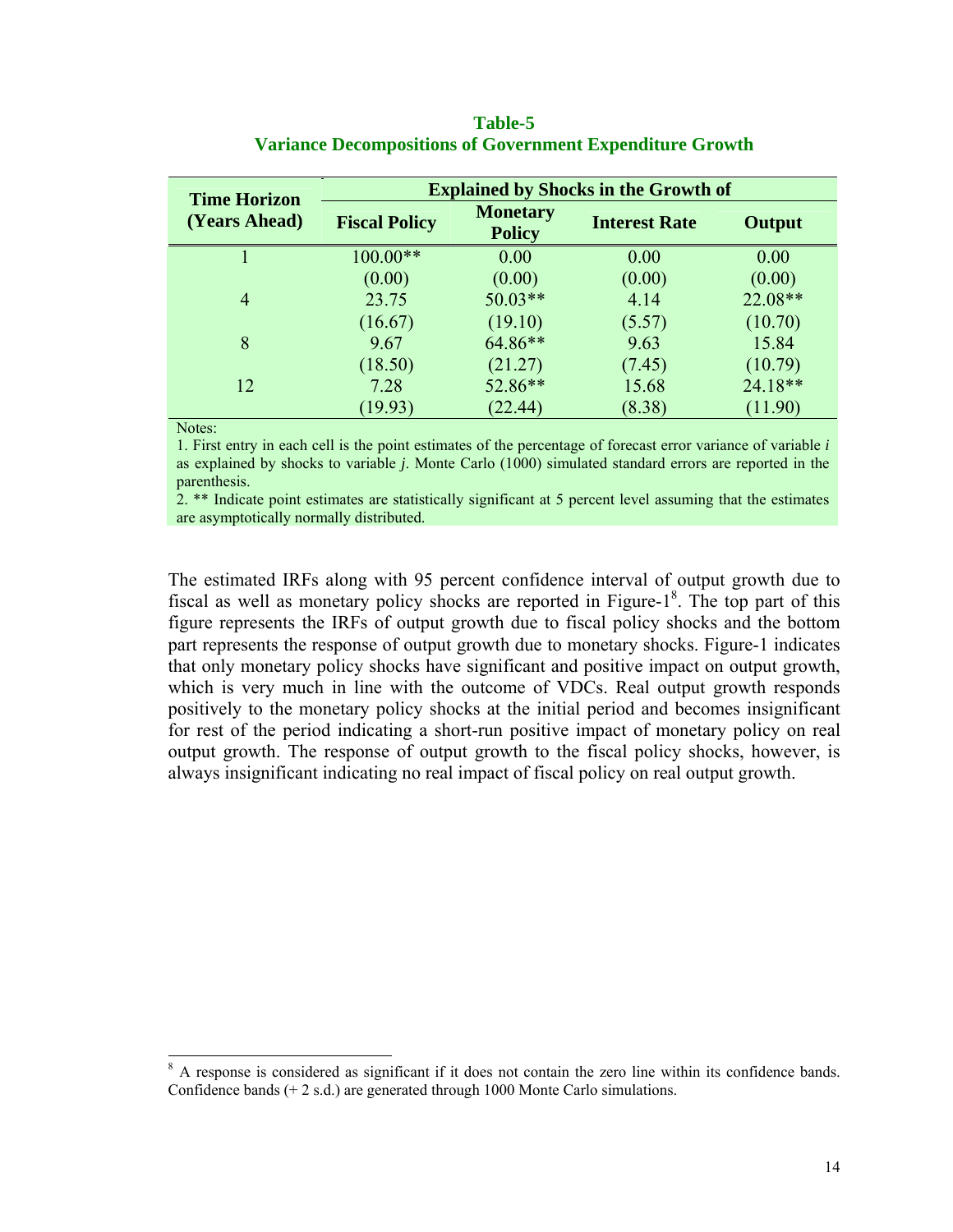**Figure-1 Impulse Response of Output Growth to Fiscal and Monetary Policy Shocks** 



The IRFs of monetary policy due to fiscal policy shocks as shown at Figure-2 indicate that money growth does not respond to any fiscal policy shocks but the real interest rate responds positively at the initial period. That is, an increase in the government expenditure will lead to an increase in the real interest rate. The IRFs as depicted at Figures-3 indicate that government expenditure, the proxy for fiscal policy, does not respond at all to any positive shock to money growth or real interest rate.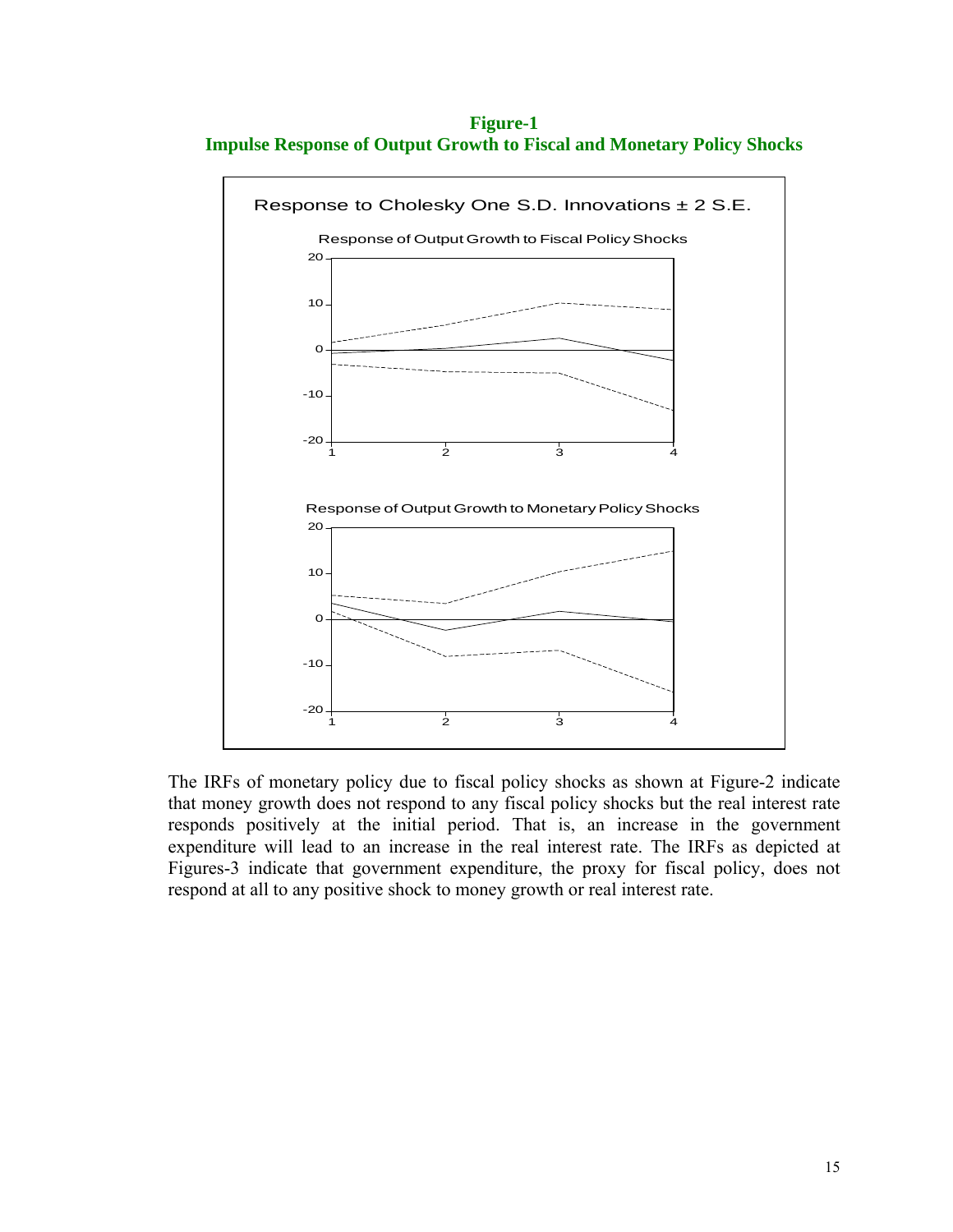**Figure-2 Impulse Response of Monetary Policy to Fiscal Policy Shocks** 



Concerning the inter-relationship between monetary and fiscal policy actions, the findings of this paper imply that there is some degree of relationship between them. Therefore, coordinated policy actions are required to extract expected outcome in terms of low inflation and high output growth from the long-run macroeconomic policy in Bangladesh.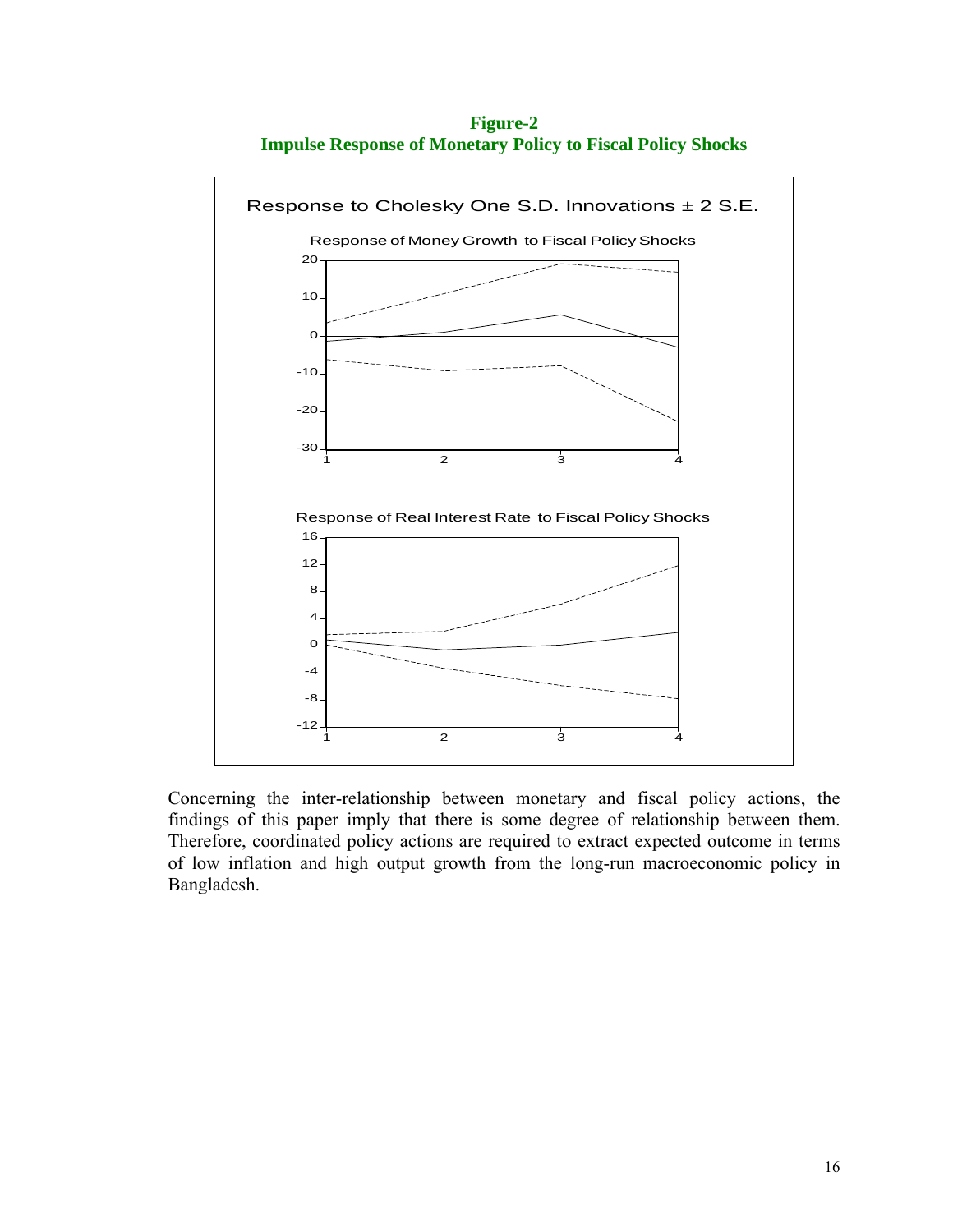**Figure-3 Impulse Response of Fiscal Policy to Monetary Policy Shocks** 



The absence of cointegration among the natural log of real government consumption, real money supply and real output supports the finding that none of the policy variables has long run impact on real output and there is no long-run equilibrium relationship among them. In order to check the robustness of this finding, a VAR model is estimated by interchanging the ordering of two policy variables and another VAR model is estimated in natural log levels of all variables<sup>9</sup>. The outcome regarding the relative impact of fiscal and monetary policies on real output growth remains the same regardless the ordering of the two policy variables and a VAR model in log levels.

#### **6. Summary and Conclusion**

This study investigates whether the monetary policy or fiscal policy has greater impact on real output growth using unrestricted VARs based on St. Louis equation. The result from the VDCs implies that monetary policy variable explains most of the forecast error variance of real output growth where fiscal policy remains broadly ineffective in explaining the forecast error variance of output growth. In line with the prediction of VDCs, the outcome of IRFs also suggests that monetary policy alone has significant

<span id="page-19-0"></span><sup>9</sup> <sup>9</sup> The results are not reported here but available from the author on request.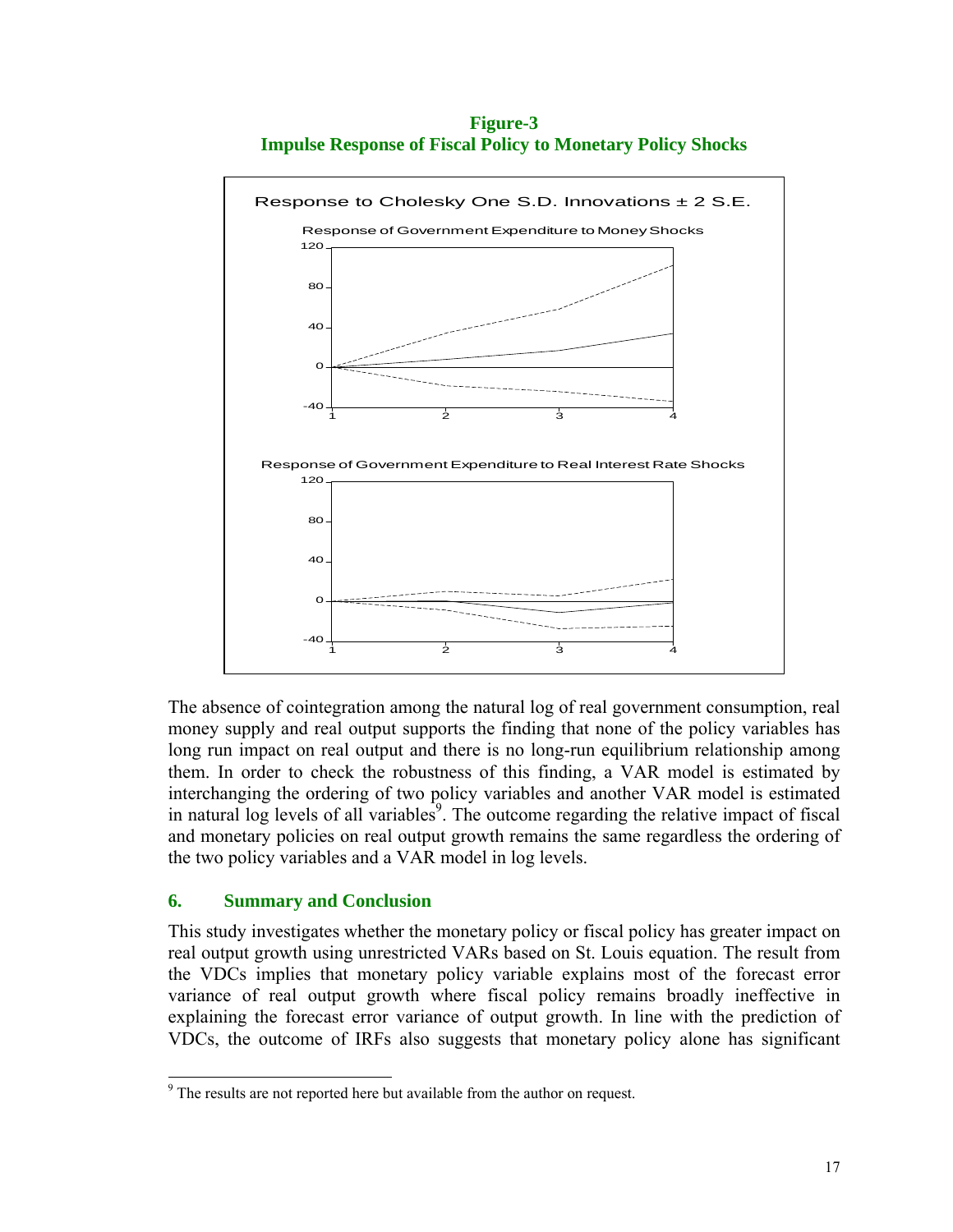impact on real output growth in Bangladesh. However, the existence of inter-relationship between the fiscal and monetary authorities remains somewhat subdued in the outcome of VDCs and IRFs. The result of cointegration test, on the other hand, does not provide any evidence of long-run equilibrium relationship among the two policy variables and real output. A '*Monetary—Fiscal Game*' under oligopolistic framework is used to justify the co-ordination and co-operation between the monetary and fiscal authorities. The prediction of the duopoly game warrants proper co-ordination and co-operation between the monetary and fiscal authorities.

The results as evident from Tables 4-5 and Figures 2-3 indicate that there is some degree of inter-relationships between the two policy actions that support the prediction of the duopoly game shown in Box-1. The outcome of VDCs (Tables 4-5) indicates that money growth is an important variable for the prediction of future government spending. The outcome of IRFs (Figures 2-3), on the other hand, implies that an increase in the government expenditure will lead to an immediate increase in the real interest rate that could be detrimental for the private investment and hence for economic growth. Although the interaction between the fiscal and monetary authorities is not strong enough to have any significant effect of fiscal action on GDP growth, some sort of co-operation between monetary and fiscal authorities is required to achieve long-run macroeconomic policy objectives.

The prediction of this study in terms of the relative impact of monetary and fiscal policies on real output growth sharply contrasts to the findings of Latif and Chowdhury (1998). Their study finds that fiscal policy is more effective than monetary policy in Bangladesh. This is mainly because their study is based on the OLS technique, which suffers from the problems of endogeneity and omitted variables associated with the St. Louis equation as indicated by Stein (1980) and Ahmed et al. (1984). Latif and Chowdhury (1998) estimate six different equations of which 4 have only a single explanatory variable. Their study uses nominal variables during 1974-1993 that mostly limited to the pre-reform era. Some or all of these limitations associated with their study may be responsible for the contrasting results. The current study, on the other hand, uses sophisticated econometric technique based on real variables with extended data covering a longer horizon, 1975- 2003 that includes a substantial time period since the initiation of financial sector reform program in the early 1990s.

The outcome of the current study is very much in line with the predictions of the classic study by Milton Friedman and Schwartz (1963) and other advocates of the St. Louis equation where variation in the rate of money growth causes variation in real economic activity. The findings of this paper, thus, suggest that only monetary policy is effective in altering real output of Bangladesh where fiscal policy remains broadly ineffective. In order to achieve higher output growth, we should rely heavily on monetary policy rather than fiscal policy. An independent monetary authority and continuous effort to bring discipline in the financial as well as public sector is recommended. Any policy recommendation based on the outcome of a single study, however, may not be appropriate. Further studies on this issue are therefore required for making appropriate policy recommendations.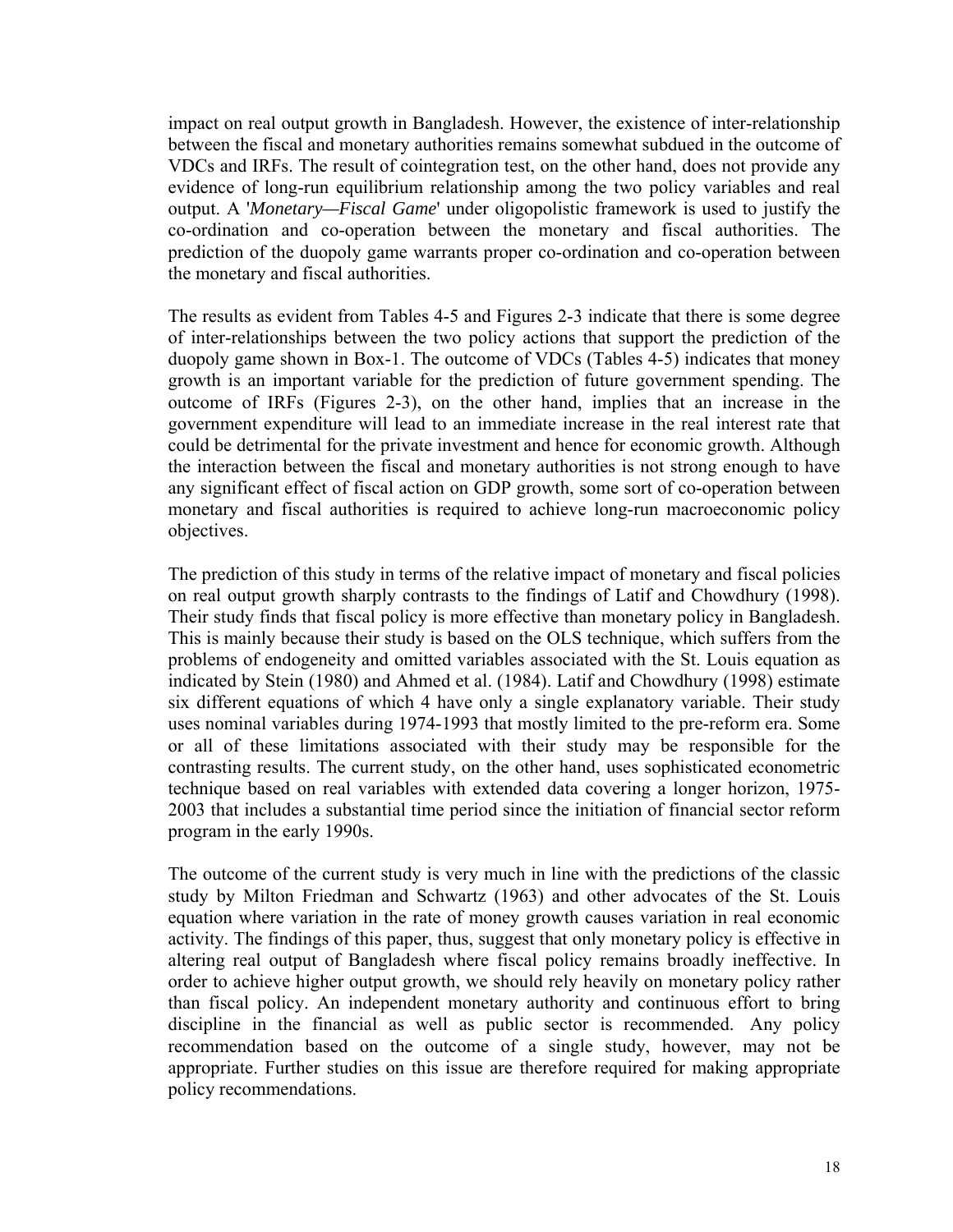#### **References:**

- Ahmed, et al. (1984), "St. Louis Equation Restrictions and Criticisms Revisited: Note", *Journal of Money, Credit and Banking*, 16: 514-520.
- Anderson, L. and J. Jordan (1968), "Monetary and Fiscal Actions: A Test of Their Relative Importance in Economic Stabilization," *Federal Reserve Bank of St. Louis Review*, pp. 11-24.
- Ando, A. and F. Modigliani (1965), "The Relative Stability of Monetary Velocity and the Investment Multiplier," *American Economic Review*, 55: 693-728.
- *Bangladesh Bank Order* 1972: (Amended 2003).
- *Bangladesh Bank*, *Annual Report* (Various Issues).
- Bennett, H. and N. Loayza (2002), "Policy Biases When the Monetary and Fiscal Authorities have Different Objectives," in *Monetary Policy: Rules and Transmission Mechanisms,* edited by Norman Loayza, Klaus Schmidt-Hebbel, Santiago, Central Bank of Chile.
- Blinder, A. S. and R. M. Solow (1974), *Economics of Public Finance, Washington, D.C.: The Brookings Institution.*
- Carlson, K.M. (1978), "Does the St. Louis Equation Believe in Fiscal Policy?" *Federal Reserve Bank of St. Louis Review*, pp. 13-19.
- Darrat, A. F. (1984), "The Dominant Influence of Fiscal Actions in Developing Countries," *Eastern Economic Journal*, 10: 271-284.
- De Leeuw et al. (1969), "Monetary and Fiscal Actions: A Test of Their Relative Importance in Economic Stabilization-Comment," *Federal Reserve Bank of St. Louis Review*, pp. 6-11.
- DePrano, M. and T. Mayer (1965), "Tests of the Relative Importance of Autonomous Expenditures and Money," *American Economic Review*, 55: 729-752.
- Dickey, D. A. and W. A. Fuller (1981), "Likelihood ratio statistics for autoregressive time series with unit root," *Econometrica,* 49: 1057-1072.
- Engle, R. F. and C. W. Granger (1987), "Co-integration and Error Correction: Representation, Estimation, and Testing," *Econometrica*, 55:2, 251-276.
- Friedman, Benjamin and N. K. Kuttner (1992), "Money, Income, Price and Interest Rates", *The American Economic Review*, 82: 472-492.
- Friedman, Benjamin (1977), "Even the St. Louis Model Now Believes in Fiscal Policy," *Journal of Money, Credit and Banking*, 9: 365-367.
- Friedman, Milton and A. Schwartz (1963), "Money and Business Cycle," *Review of Economics and Statistics*, 45: 32-64.
- Friedman, Milton and D. Meiselman (1963), "The Relative Stability of Monetary Velocity and the Investment Multiplier in the United States, 1897-1958," *In Stabilization Policies*, 1963, pp. 165-268, Englewood Cliffs, NJ.
- Gramlich, E. M. (1971), "The Usefulness of Monetary and Fiscal Policy as Discretionary Stabilization Tools," *Journal of Money, Credit and Banking*, 3: 506-532.

GOB (2003 and 2005), The Economic Review, Ministry of Finance, The Peoples' Republic of Bangladesh.

- Habibullah, M. (1991), "Saving in Bangladesh Some Scattered Thoughts, *Bangladesh Journal of Political Economy*, 11: 65-73.
- Hasan, M. S. (2001), "Monetary and Fiscal Impacts on Economic Activities in Bangladesh: Further Evidence," *The Bangladesh Development Studies*, xxvii:4, 101-119.
- Hossain, A. (1996*), Macroeconomic Issues and Policies: The Case of Bangladesh* (New Delhi/Thousand Oaks/London: The Sage Publications; Dhaka: The University Press Limited, 1996).
- Hossain, A. (2004), "Macroeconomic Development and Policies in Bangladesh," *Politics Administration and Changes*, 41(January-June 2004), pp. 36-66 (© Center for Public Affairs: ISSN 1010-9137).